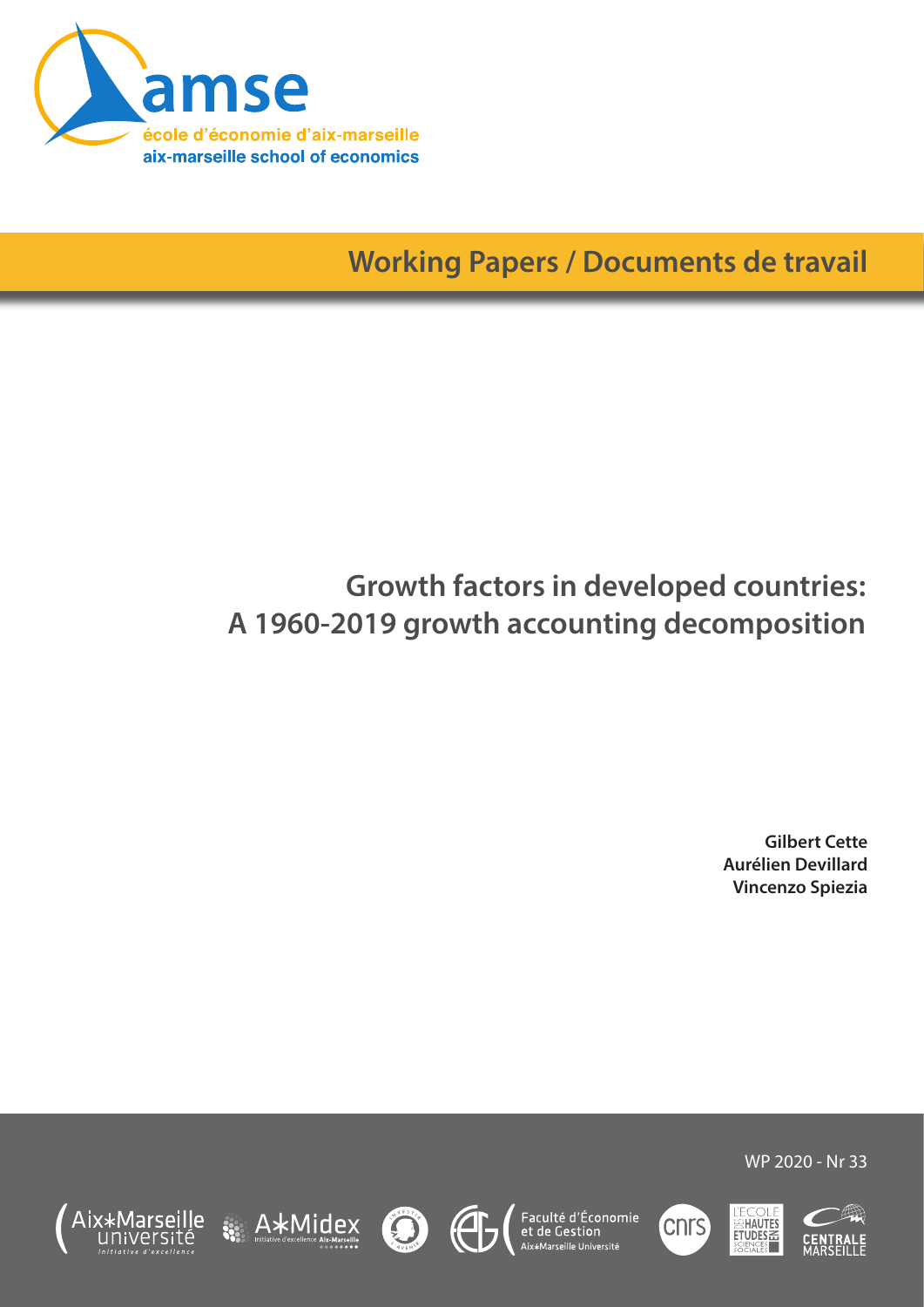#### **Growth factors in developed countries: A 1960-2019 growth accounting decomposition**

Gilbert Cette\*, Aurélien Devillard\*\* and Vincenzo Spiezia\*\*\*

October 2020

#### **Abstract**

Using a new and original database, our paper contributes to the growth accounting literature with three original aspects: first, it covers a long period from the early 60's to 2019, just before the COVID-19 crisis; second, it analyses at the country level a large set of economies (30); finally, it singles out the growth contribution of ICTs but also of robots. The original database used in our analysis covers 30 developed countries and the Euro Area over a long period allowing to develop a growth accounting approach from 1960 to 2019. This database is built at the country level. Our growth accounting approach shows that the main drivers of labor productivity growth over the whole 1960-2019 period appear to be TFP, non-ICT and non-robot capital deepening, and education. The overall contribution of ICT capital is found to be small, although we do not estimate its effect on TFP. The contribution of robots to productivity growth through the two channels (capital deepening and TFP) appears to be significant in Germany and Japan in the sub-period 1975-1995, in France and Italy in 1995-2005, and in several Eastern European countries in 2005-2019. Our findings confirm also the slowdown in TFP in most countries from at least 1995 onwards. This slowdown is mainly explained by a decrease of the contributions of the components 'others' in the capital deepening and the TFP productivity channels.

**JEL codes:** O31, O33, O47, **Keywords:** Growth, Productivity, ICTs, Robots

- \*: Banque de France and Aix Marseille Univ, CNRS, AMSE, Marseille, France [gilbert.cette@banque-france.fr](mailto:gilbert.cette@banque-france.fr)
- \*\*: Aix Marseille Univ, CNRS, AMSE, Marseille, France [devillardaurelien@gmail.com](mailto:devillardaurelien@gmail.com)
- \*\*\*: OECD [vincenzo.spiezia@oecd.org](mailto:vincenzo.spiezia@oecd.org)

The views expressed in this document are those of its authors and do not necessarily reflect those of the institutions which employ them.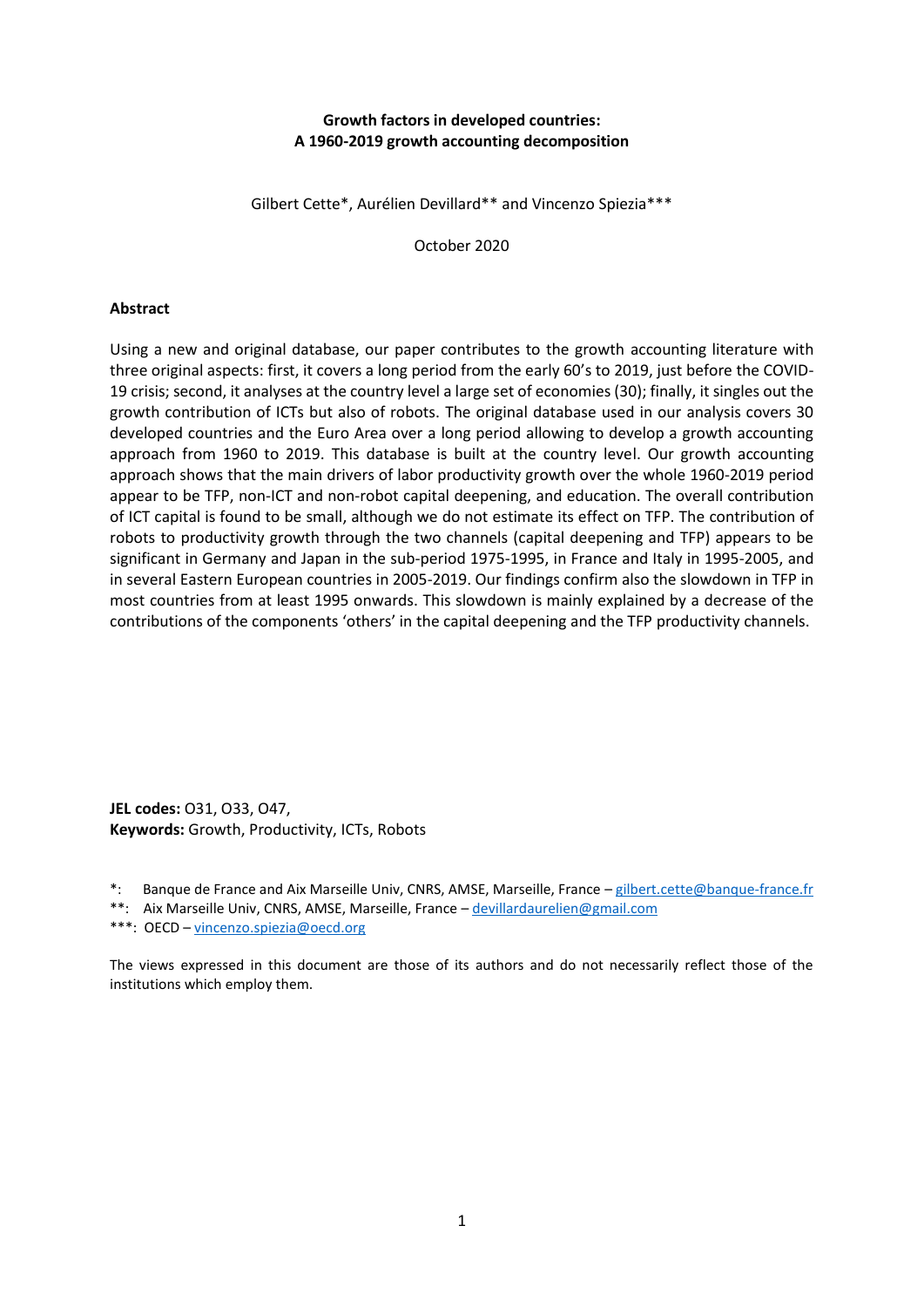## **1. Introduction**

Since the seminal analyses from Solow<sup>1</sup>, growth accounting is the most widely used approach to measure the contribution of factors to productivity growth. Over the last decades, this approach has been used to evaluate the contribution of Information and Telecommunication Technologies (ICTs) to growth. It consists in decomposing the growth of value added per hour worked (labor productivity) into the growth of ICT capital and non-ICT capital per hour worked, based on a set of input-specific elasticities.

Early studies on the impact of ICTs on productivity yielded largely inconclusive results. The well-known Solow paradox for which "*computers are visible everywhere except in productivity statistics*" summarises the state of art in the early 1990s. The lack of correlation between ICT investment and productivity growth was mostly due to incorrect measurement of ICT capital prices and quality. Significant improvements in the measurement of ICT capital (OECD, 2001 and 2009) have opened the way to a new stream of analysis on the growth effects of ICTs. According to OECD (2019), the yearly contribution of ICT capital to labor productivity in a set of 23 OECD countries over 1995-2017 ranged between 0.66 percentage points a year in New Zealand to 0.25 percentage points in Finland. The average yearly contribution, however, decreased from 0.42 percentage points in 2001-07 to 0.25 percentage points in 2010-17.

But one paradox has appeared over the last decades: in the developed countries, and whatever their individual development level, we observe at the same time a continuous productivity slowdown and an increase of the diffusion of ICTs and robots, and even the emergence of the use of digital technologies. This paradox has not yet received any consensual explanation (for a literature review, see Bergeaud, Cette and Lecat, 2019). The aim of this study is to raise some characteristics of such a paradox. By developing a new database, it contributes to the growth accounting literature with three original aspects: first, it covers a long period from the early 60's to 2019, just before the COVID-19 crisis; second, it analyses at the country level a large set of economies (30); finally, it singles out the growth contribution of ICTs but also of robots, which, following the SNA definition, is bundled in non-ICT capital.

The original database used in our analysis covers 30 developed countries<sup>2</sup> and the Euro Area over a long period allowing us to develop a growth accounting approach from 1960 to 2019. This database is built at the country level and contains several variables such as GDP, hours worked (employment and average working time), ICT and non-ICT capital, number of robots and education level. As much as possible, each of these variables is built in a harmonized methodology for all countries. Several sources were used to build this database, assuming explicitly some usual assumptions.

Our growth accounting approach shows that the main drivers of labor productivity growth over the whole 1960-2019 period appear to be TFP, non-ICT non-robot capital deepening and education. The overall contribution of ICT capital is found to be small, although we do not estimate its effect on TFP. The contribution of robots to productivity growth through the two channels (capital deepening and TFP) appears to be significant in Germany and Japan in the sub-period 1975-1995, in France and Italy in 1995-2005, and in several Eastern European countries in 2005-2019. Our findings confirm also the slowdown in TFP in most countries from at least 1995 onwards. This slowdown is mainly explained by

<sup>1</sup> See for instance Solow (1956, 1957, 1959, 1962).

<sup>&</sup>lt;sup>2</sup> These countries are: Australia, Austria, Belgium, Canada, the Czech Republic, Denmark, Estonia, Finland, France, Germany, Greece, Hungary, Ireland, Israel, Italy, Japan, Lithuania, Luxembourg, Latvia, Mexico, The Netherlands, Norway, New Zealand, Portugal, Slovakia, Slovenia, Spain, Sweden, the United Kingdom and the United States.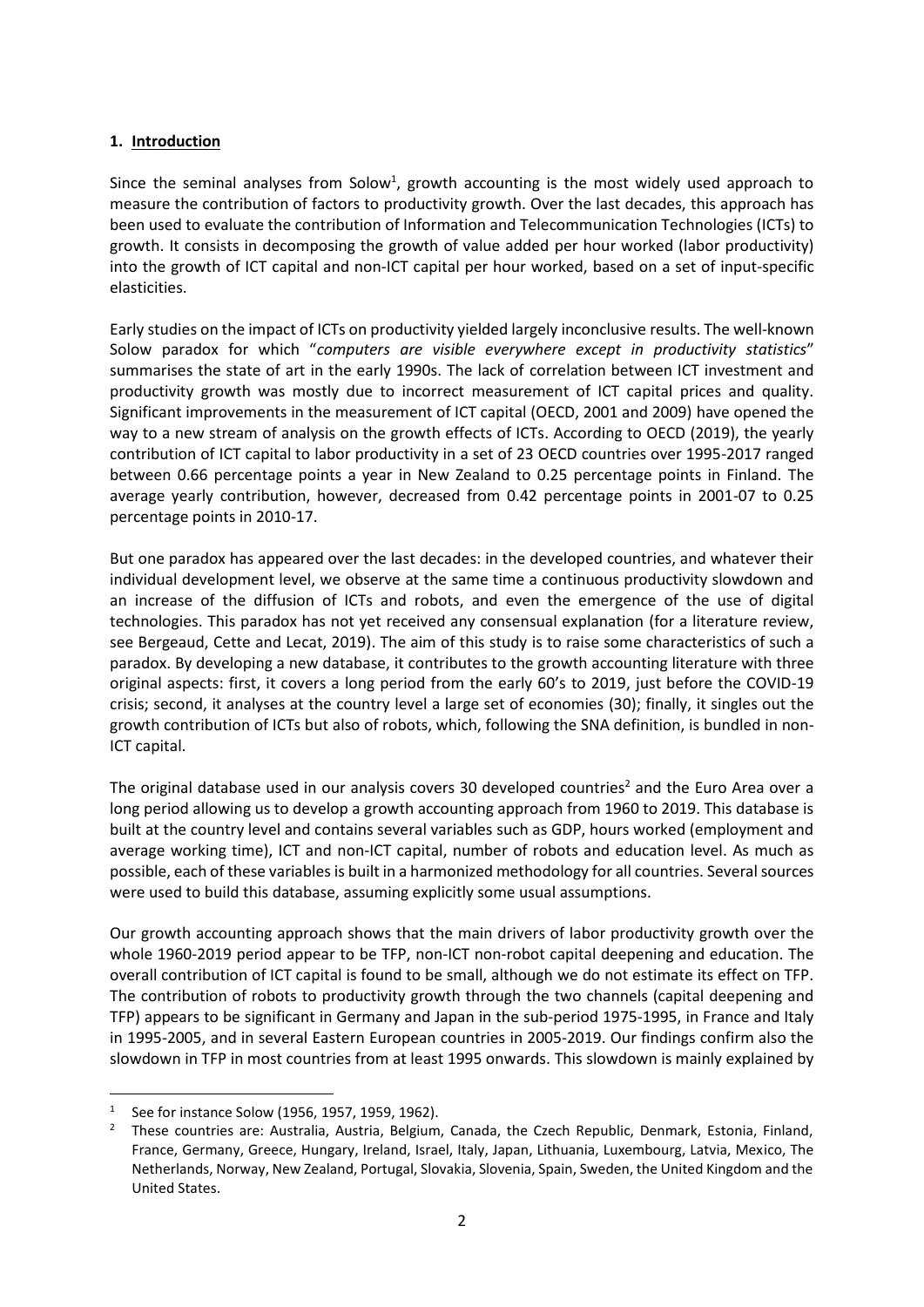a decrease of the contributions of the components 'others' in the capital deepening and the TFP productivity channels. While several contributions have recently addressed this issue (see below) further analysis appears necessary to explain the cause of such slowdown.

The paper is organized a follows. Section 2 provides a brief review of previous studies. Section 3 presents the data and the methodology of the analysis. Section 4 examines the main trends in the diffusion of ICT capital and robots. The findings of the growth accounting analysis are presented in Section 5 while Section 6 concludes.

# **2. A review of previous studies**

Since the early 2000s, numerous papers have highlighted the significant contribution of new technologies to productivity growth. We identify below only some of them among the most contributive ones.

Numerous analyses focus attention on the ICT contribution to growth. Main results from them are that i) the contribution of ICT to growth became significant and increased from the 1980s to stabilize or even decrease from the 2000s, ii) large developed countries are lagging compared to the US in terms of ICT diffusion and ICT contribution to growth. Jorgenson and Stiroh (2000) apply Jorgenson's production possibility frontier to explain productivity growth in the United States after 1995. They find that the fall in ICT prices and the increase TFP were the main factor accounting for higher growth in average labor productivity in 1995-99. Based on a Solow-like growth accounting model, Oliner and Sichel (2000, 2002) find out that the contribution of ICT capital in the United States increased between the periods 1974-95 and 1996-99 and that TFP growth also increased by 40% in the period 1996-99. Based on a sample of nine OECD countries, Colecchia and Schreyer (2002) find that ICT contributed between 0.2 and 0.5 percentage points per year to economic growth over 1980-2000, with the largest effects in the United States followed by Australia, Finland and Canada. Using US producer price indices as a deflator for ICT investment, Oulton (2002) finds that the ICT contribution to GDP growth in the UK increased from 13.5% in 1979-89 to 20.7% in 1989-98. ICTs accounted for 55% of capital deepening during the period 1989-98 and 90% in the period 1994-98. Crepon and Heckel (2002) estimate that, over the period 1987-98, ICTs accounted for 0.7 percentage points of the yearly value added growth in France, 0.3 points from capital deepening and 0.4 points from TFP growth in ICT-producing industries. Van Ark *et al.* (2002) analyze the different impact of ICTs on productivity between the United States and Europe over the period 1980-2000. They find that, while the pattern of ICT diffusion in Europe has not been much different from that in the United States, EU countries started from much lower stocks of ICT capital. As a result, the contribution of ICTs to productivity growth have been lagging behind the United States. O'Mahony and Vecchi (2005) estimate the impact of ICT capital on output growth using a dataset of US and UK non-agricultural market industries. Pooled estimates show a positive and significant return of ICT capital on output growth, above the prediction from growth accounting. Individual countries' estimates suggest a larger long-run impact in the US than in the UK. Timmer *et al.* (2010) provide a detailed analysis of the sources of growth from a comparative industry perspective. Their findings suggest that Europe's slow growth is the combined result of a severe productivity slowdown in traditional manufacturing and low ICT investment in market services. Spiezia (2012) estimates that the contribution of ICT investments to value added growth in the business sector over 1995-2007 varied from 1.0% a year in Australia to 0.4% a year in Japan. ICT producing industries accounted for no less than two-thirds of TFP growth in Germany, Slovenia and the UK, about 60% in the US and just below 50% in France and The Netherlands. Cette *et al.* (2015) show that ICT diffusion is lagging in the Euro area, Canada, the UK and Japan compared to the US and that in these countries ICT contribution to growth has stopped to increase or have even has decreased from the early 2000s.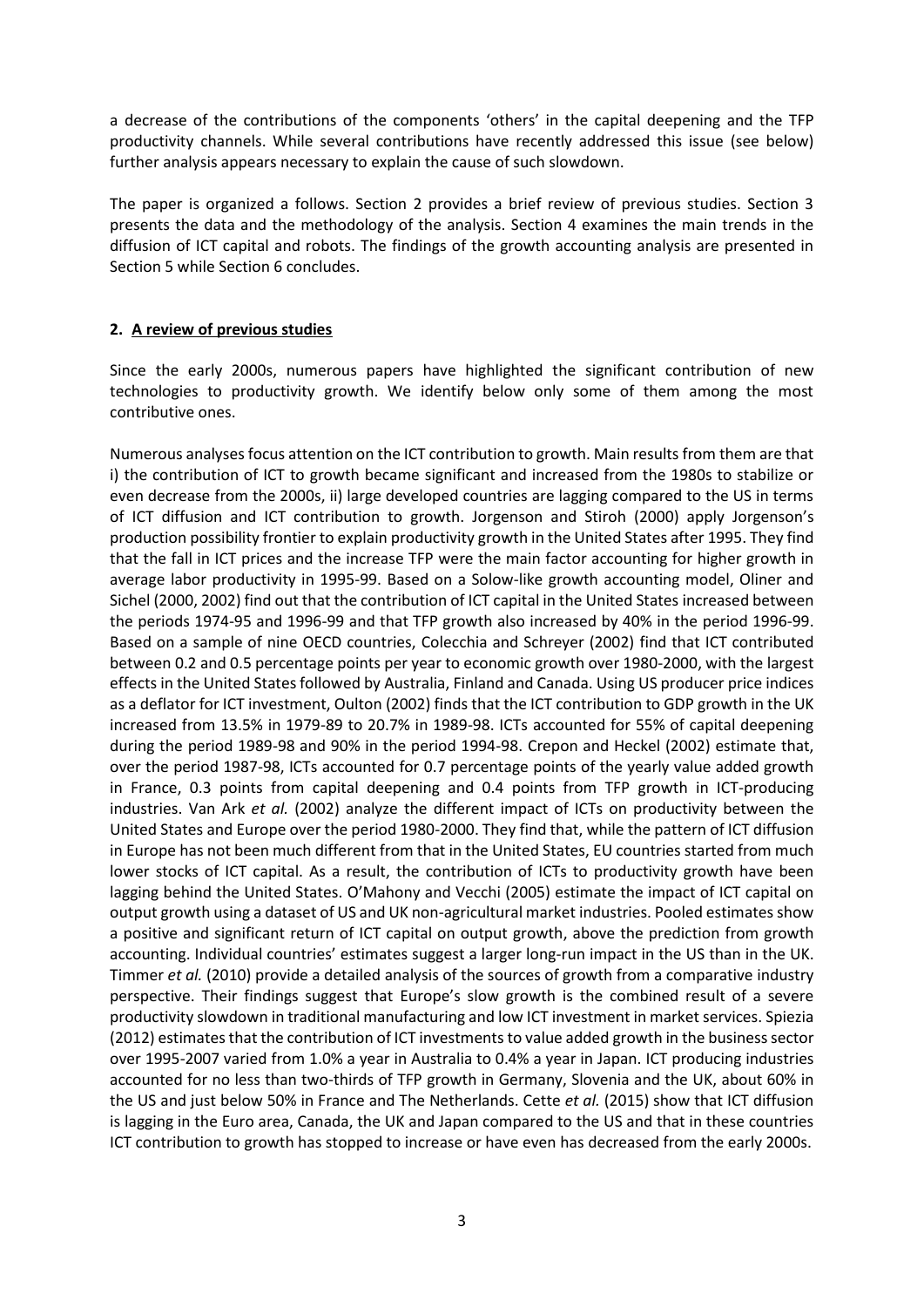Several analyses as for instance O'Mahony and Vecchi (2005) emphasise the complexity of the link from technology to productivity. To leverage ICT investment successfully, firms must typically make large complementary investments and innovate in areas such as business organisation, workplace practices, human capital and intangible capital.

The role of intangible capital and its interaction with ICT concerning its impact on productivity is highlighted in numerous analyses. Corrado et *al.* (2006) incorporate intangible assets into a macro growth accounting framework. The inclusion of intangibles results into a lower contribution of TFP to labor productivity as well as a larger contribution of capital deepening and other factors typically associated with the knowledge economy. Corrado *et al*. (2020) develop a theoretical framework to analyse the relationship among intangibles, innovation, and productivity by building a Jorgenson-like model of economic growth. They also provide empirical evidence for the US plus a sample of European countries. They show that the growth of intangible capital recovers faster after the Great Recession than that of tangible capital, and that there is a positive relationship between intangible and ICT capital growth and TFP growth, whereby the decline in intangible capital growth explains the decline of TFP growth more in the US than in Europe.

The increasing contribution of robots to productivity growth is shown in a growing literature, and for instance on French firm level data by Acemoglu *et al.* (2020) or by Graetz and Michaels (2015, 2018) on a country-industry dataset. But even if the impact of robot adoption appears large at the firm level, these analyses show that it stays small and for instance far below that of the ICT at the country level.

The productivity slowdown observed in developed countries over the last decades (see Bergeaud *et al.* 2016, 2017) and its explanatory factors are analysed also in a growing literature. Through growth accounting approaches, Bergeaud *et al*. (2018) show that the end of the diffusion of innovations linked to the second industrial revolution and the end of the long increase in the average education level of the working age population contribute only partly to the productivity slowdown. And Bergeaud *et al.* (2019) show that the general decrease of real interest rates contributes also but only in a small way to the productivity slowdown. Inklaar *et al.* (2020) analyse the supply factors of the European growth compared to the US between 1995 and 2015. They show that both in Europe and in the US, ICTs have significantly contributed to productivity growth, but they admit not to be able to explain the general productivity slowdown. It seems to them that we are still « *in the midst of the transition from the Old Digital Economy (which was characterized by the introduction of the PC in people's lives and business processes, the rise of the Internet, and the beginning of the e-commerce) to the New Digital Economy (which is characterized by the change toward mobile, ubiquitous access to the Internet, the storage and usage of data, and advances in artificial intelligence and robotics)* ». The general productivity slowdown has not yet received a consensual explanation.

# **3. Data and growth accounting methodology**

# **3.1. Data**

To carry on our growth accounting evaluation, we need data concerning GDP, hours, capital and user cost of capital, education and robots. Except for some which are mentioned to be built on a longer period, all data are built from 1951-2019. For data in constant price, the year base is 2015. These data are built for each of the 30 countries of the analysis (see the list of these countries in the introduction). Euro Area has been reconstituted, aggregating Germany, France, Italy, Spain, The Netherlands, Belgium, Austria, Finland, Greece, Ireland, and Portugal, these 11 countries representing together, in 2018, 97% of the Euro Area GDP.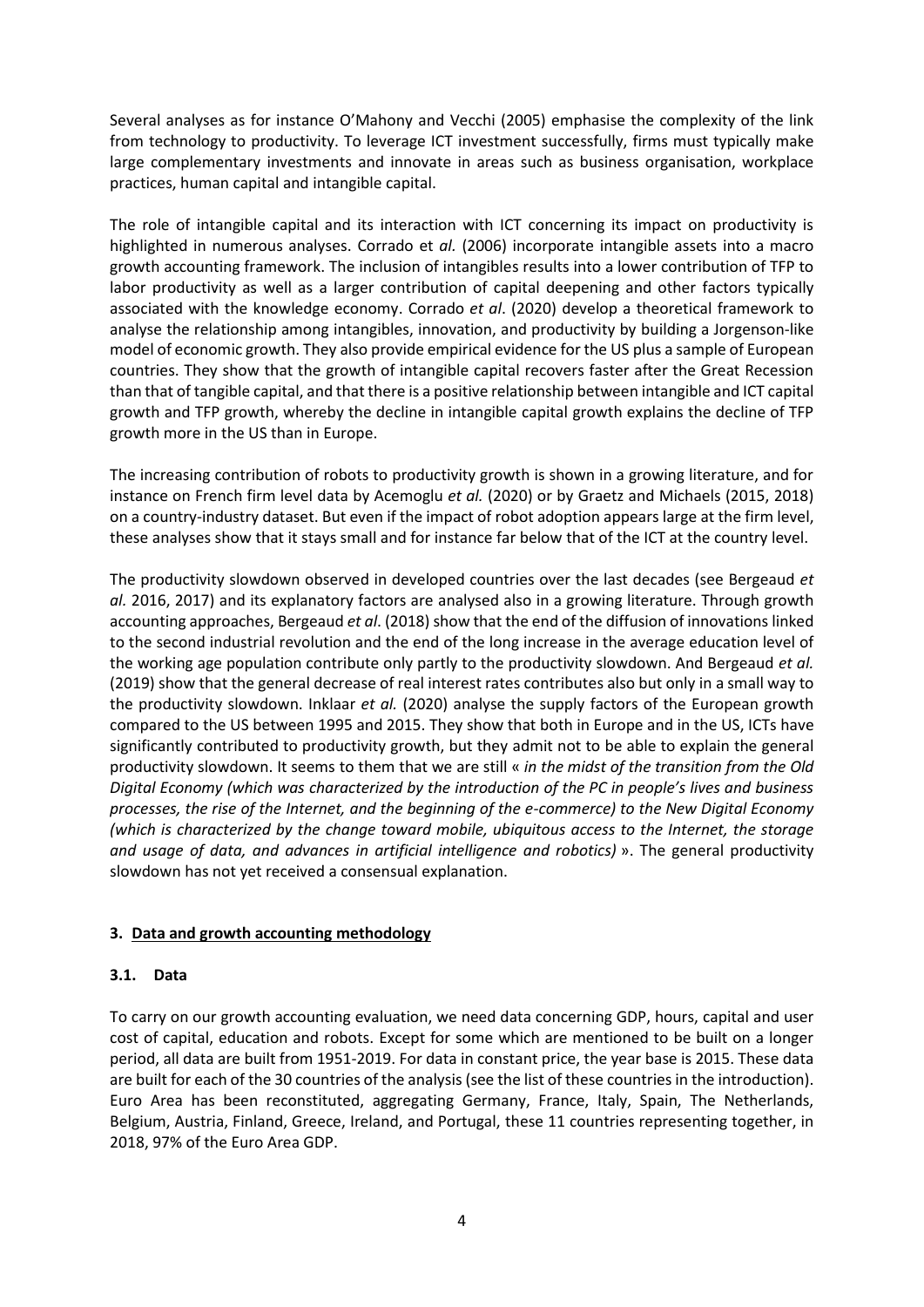Data concerning the GDP in current value come from several databases: BEA for the USA, Eurostat, OECD, Penn World Tables 9.1, and ONU. Sources concerning the GDP deflator are the BEA for USA, INSEE for France, Eurostat, OECD and Penn World Table 9.1 for all other countries. It has been extrapolated from 1950 to 1989 for Czech Republic, Estonia, Lithuania, Latvia, Slovakia, Slovenia and to 1969 for Hungary, using the growth rate of a similar country. GDP in constant 2015 value results from the ratio of the GDP in current value by the GDP deflator.

The number of hours worked is the average annual working time per worker multiplied by the employment. The sources of these two indicators are *LongTermProductivity database* (LTP here after), OECD, TED (Total Economy Database). The LTP database contains data from 1950 for the following countries: Australia, Austria, Belgium, Canada, Germany, Denmark, Spain, Finland, France, United Kingdom, Greece, Israel, Italia, Japan, Mexico, Netherlands, Norway, New-Zealand, Portugal, Sweden and USA. For the other countries, we use OECD and TED. The working time per worker is extrapolated for Czech Republic, Estonia, Hungary, Israel, Lithuania, Luxembourg, Latvia, Slovakia and Slovenia from 1950 to 1994 at the latest using the growth rate of a similar country.

The total stock of capital in constant price is computed with data from the LTP database for the countries available in this base, and for the other countries we use the Penn World table and Ameco. In the LTP database, the stock of capital in constant price is built separately for equipment and buildings through a permanent inventory model (PIM hereafter), the yearly depreciation rates being 10.0% for equipment and 2.5% for buildings and being assumed to be constant across time and space (see Bergeaud, Cette and Lecat, 2016, 2017).

The ICT capital stock in constant price is built through a PIM applied on investment in constant price data, for each of the three ICT products: hardware, software and telecommunication equipment. For telecommunication equipment the initialization starts in 1931, and it starts in 1951 for the two other products. As in previous analyses, the yearly depreciation rates are 0.3 for hardware and software and 0.15 for telecommunication equipment (see for instance Cette, Clerc and Bresson, 2015, or Cette, Lopez and Mairesse, 2017). The investment in constant price is calculated by the ratio of the investment in current price and the corresponding deflator. Data concerning ICT Investment in current price were provided by the OECD in 3 series, respectively revised in 1993, before 2019 and after 2019 for each of the three ICT products with partially available data. From 1950 (1930 for telecommunication equipment) to 1959, we build data for all countries supposing that the investment rate (investment in value divided by the GDP in value) is constant. This method is used on a longer period, until 2004 at the latest, for Czech Republic, Estonia, Hungary, Israel, Lithuania, Latvia, Mexico, Slovakia and Slovenia. For Austria, Portugal and Greece we also build data from 1960 to 1994 : we compute the investment rate of the country in 1995, and we suppose that it follows the evolution of the investment rate of a similar country for the past years, respectively Germany, Spain and Italy.

Concerning the deflators of ICT investment, for each of the three ICT product we use for the US the one computed by the Bureau of Economic Analysis (BEA). For the other countries, and as in numerous other analyses (as for instance the same analyses than those mentioned before), we use a method suggested by Schreyer (2000): it supposes that the relative price ratio of investment to GDP is the same than in the USA.

Nominal long-term interest rates correspond to sovereign 10 year bonds. The primary source of data is the OECD Main Economic Indicators (OECD, 2018) which we backdate using the Macrohistory database constructed by Jordà *et al.* (2019), International Financial Statistics, Eurostat and Ameco databases for Austria, Czech Republic, Estonia, Greece, Hungary, Ireland, Israel, Lithuania, Luxembourg, Latvia, Mexico, New-Zealand, Slovakia and Slovenia, we build data using the nominal interest rate of a reference country, and we add the difference of growth rate of the GDP deflator of both countries.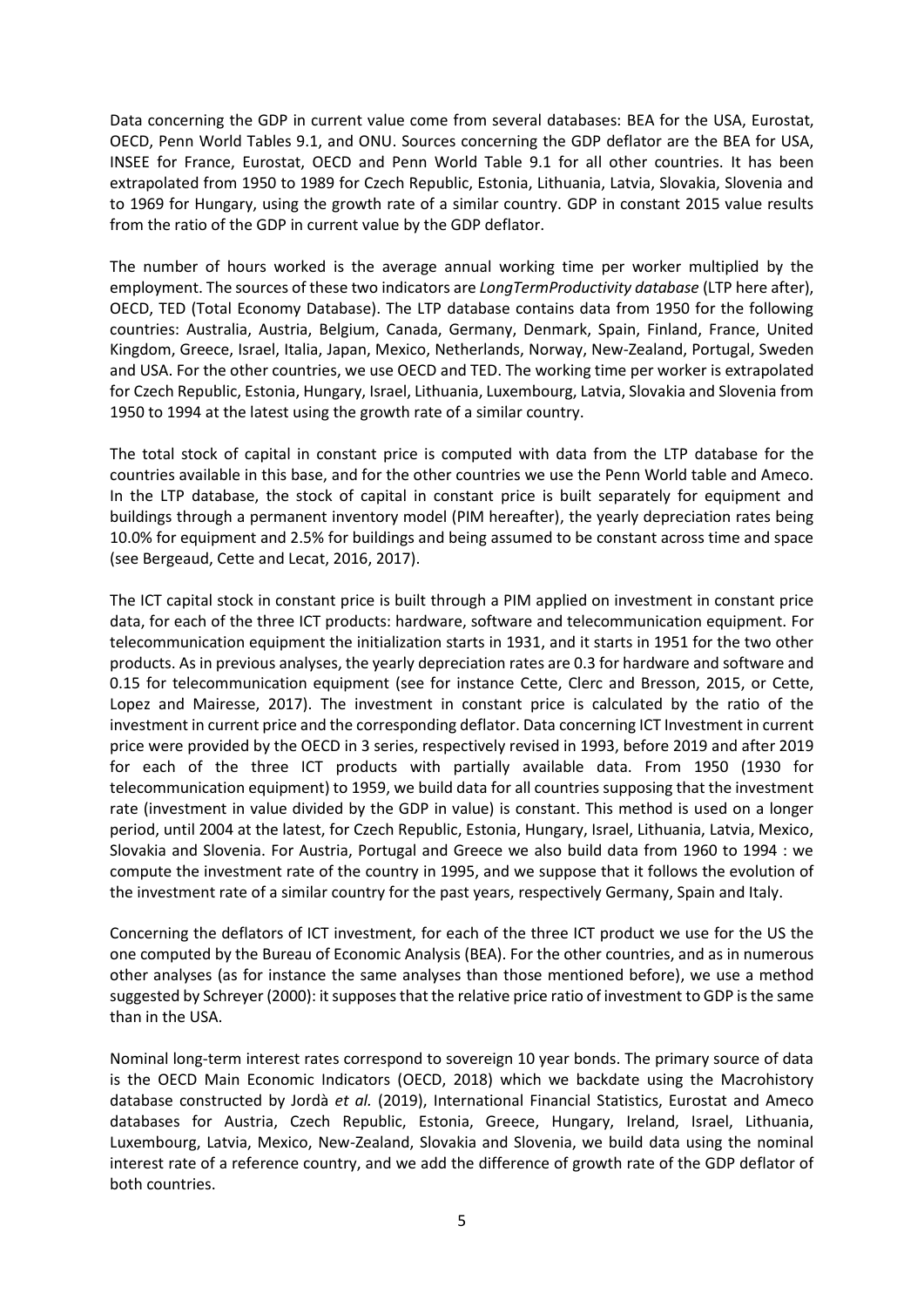Education corresponds to the average number of years of schooling of the population aged 25 and more. We use for that series of educational attainment provided by van Leeuwen and van Leeuwen-Li (2014) updated by Bergeaud, Cette and Lecat (2018), with data from the UNESCO and the Penn World Table 9.1.

The source of data concerning robots is the International Federation of Robots (IFR), covering the installation and the operational stock of robots from 1983 to 2019, with partially available data. We consider the industrial robots, corresponding to the definition of the International Organization for Standardization: an "*automatically controlled, reprogrammable multipurpose manipulator programmable in three or more axes*". To complete and extend this database from 1960, we use the results of an OLS regression estimating the stock of robots based on the evolution of the stock of each of the three ICT products(hardware, software and telecommunication), with fixed effects for countries and a common trend. This method has been privileged after robustness tests made with other regressions.<sup>3</sup>

## **3.2. Growth accounting methodology**

The contribution to labor productivity growth of the capital deepening in total capital and in each ICT component is estimated by applying the growth accounting methodology suggested by Solow (1956, 1957).<sup>4</sup> For each of these four scopes (the index is excluded for to simplify notations), the contribution of capital to labor productivity growth in year t, noted as  $\mathcal{CK}_t$ , is evaluated through the following relation:

$$
CK_t = \alpha_{T,t} \cdot (\Delta k_{t-1} - \Delta n_t - \Delta h_t)
$$

where  $K_{t-1}$  corresponds to the capital installed at the end of year *t-1,*  $N_t$  refers to total employment in year  $t$ , and  $H_t$  designates the average annual hours worked per person per year  $t$ . The notation of the variables in lowercase corresponds to their natural log  $(x = ln(X))$ , and the growth rate of a variable is approximated by the variation of its logarithm. The ∆ symbol refers to the variation of a variable  $(\Delta X_t = X_t - X_{t-1}).$ 

Concerning the global stock of capital, the coefficient  $a_{T,t}$  is assumed to be constant over time and the same in all countries, and equal to 0.3 ( $\alpha_{T,t} = 0.3$ ).<sup>5</sup>

Concerning each of the three ICT components, the coefficient  $\alpha_{T,t}$  is the Törnquist index of the coefficient  $\alpha_t$ :

 $\alpha_{T,t} = (\alpha_t + \alpha_{t-1})/2$ .

 $3$  Detailed results of these econometric estimates are available upon request from the authors.

<sup>4</sup> This decomposition assumes that the production function can be approximated by a Cobb-Douglas function with constant returns to scale.

As it is the case here concerning the three ICT capital components, it is generally assumed that production factors are remunerated at their marginal productivity (at least over the long term, which is the horizon of the study), which means that it is possible to estimate factor elasticities on the basis of the share of their remuneration (cost) in total income (or total cost). Concerning the global stock of capital, given that labor costs (wages and related taxes and social security contributions) represent roughly two-thirds of income, it is simply assumed here that *α = 0.3*. It appears that the results of the study are robust to this calibration of *α* and remain roughly stable for other realistic values (see Bergeaud, Cette and Lecat, 2016, 2018).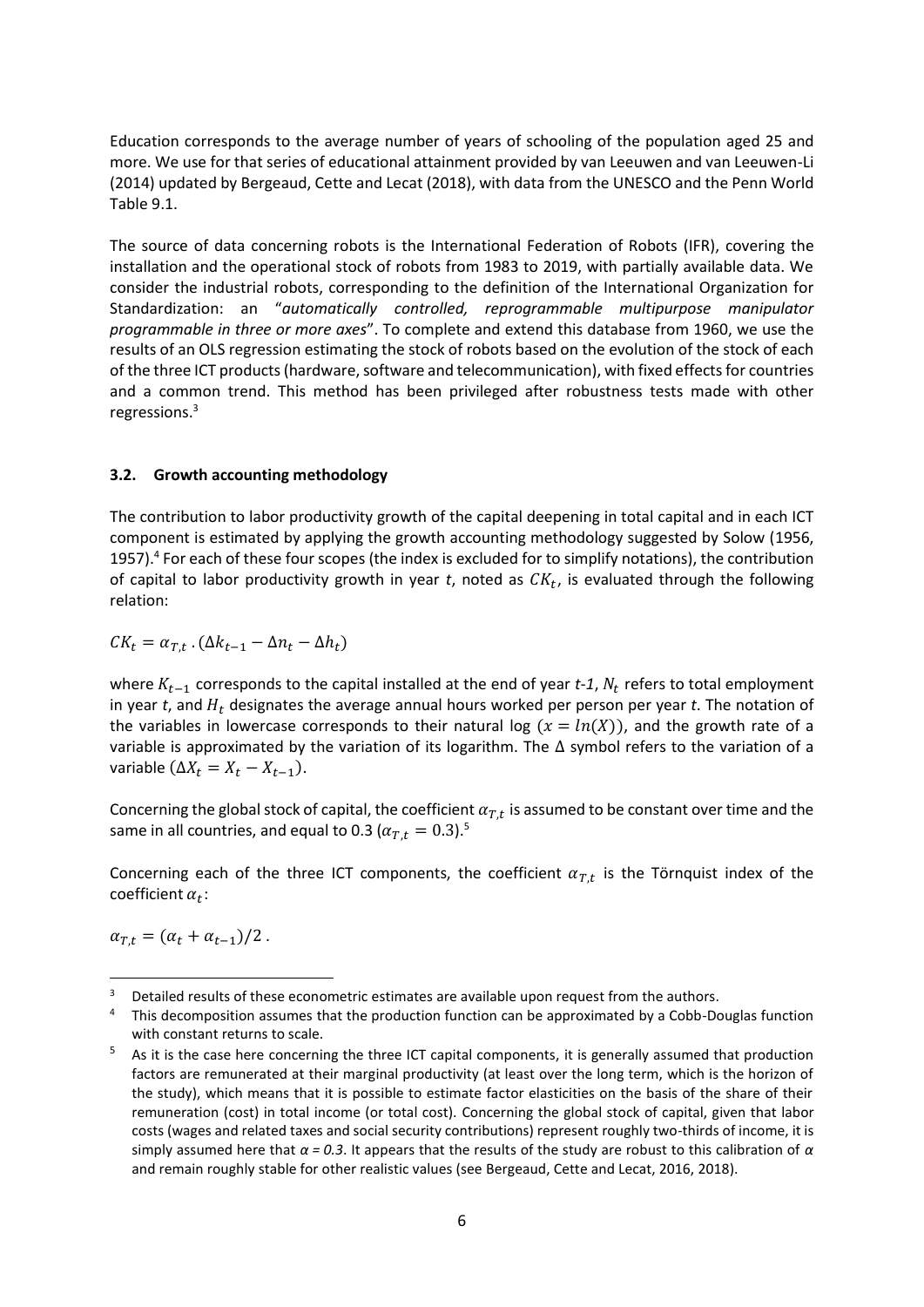The coefficient  $\alpha_t$  corresponds to the share of the capital remuneration (remember that this is calculated for each ICT product) in the GDP:

 $\alpha_t = (C_t \cdot K_{t-1})/(PQ_t \cdot Q_t)$ 

where  $C_t$  corresponds to the user cost of capital,  $K$  refers to the capital stock in volume,  $PQ$ corresponds to the GDP deflator, and  $Q$  refers to GDP in volume.

The user cost of capital C is calculated employing the relation proposed by Jorgenson (1963):

 $C_t = P_t (i_t + \delta + \Delta p_t)$ 

where  $P$  corresponds to the investment price of the ICT product,  $i$  refers to the long term nominal interest rate, and  $\delta$  designates the assumed invariant depreciation rate of the ICT product.

Concerning the impact of education on labor productivity, we use here the results from Bergeaud, Cette and Lecat (2018) estimated on a panel of 17 developed countries, which are totally consistent with those from other analyses as for instance Barro and Lee (2010), Soto (2002) or Krueger and Lindahl (2001). It corresponds to a calibration of a 5% labor productivity increase for one more year of average schooling.

Concerning the impact of robots on labor productivity, we use here the results from Graetz and Michaels (2015, 2018) estimated on a panel of 14 developed countries, which seem consistent (as far as the comparison is possible) to the ones of Acemoglu *et al.* (2020) estimated on a panel of French firms.

Based on the estimates by Graetz and Michaels (2015, 2018), we have *i)* set the elasticity of labor productivity to the number robots per hours worked to 0.144; *ii)* broken down the robots' contributions to labor productivity into a) an increase in the stock of capital per hours worked (24%) and b) an increase in TFP (76%). The above elasticity being estimated on the set of sectors using robots, we have weighted its effect by the share of those sectors in the total value added in each country.

In this way, we are able to single out the contribution of robots, which are included in the stock of non-ICT capital, to labor productivity growth through two channels: capital deepening and TFP. ICT capital, on the other hand, has been found orthogonal to the number of robots (Cette *et al.*, 2019).

# **4. ICT and Robot diffusion**

#### **4.1. ICT diffusion**

The ICT diffusion is here evaluated with the ICT capital coefficient in current prices, which corresponds to the ratio (in percentage) of the ICT capital and the GDP in current prices.

The evolution of the ICT capital diffusion over the period 1960-2019 seems to follow the same type of path in the ten largest countries (or area) of our dataset (Chart 1). We can distinguish three phases. First, a slow increase during two decades, until the early 1980s. This phase corresponds to the progressive start of the ICT diffusion. Second, a rapid increase during the two following decades, until the beginning of the current century. This phase corresponds to the golden age of ICT diffusion and to the strong development in the use of these productive technologies. Third, a stabilization or even a decrease in some countries such as United Kingdom, Japan, Canada or Germany, during the last two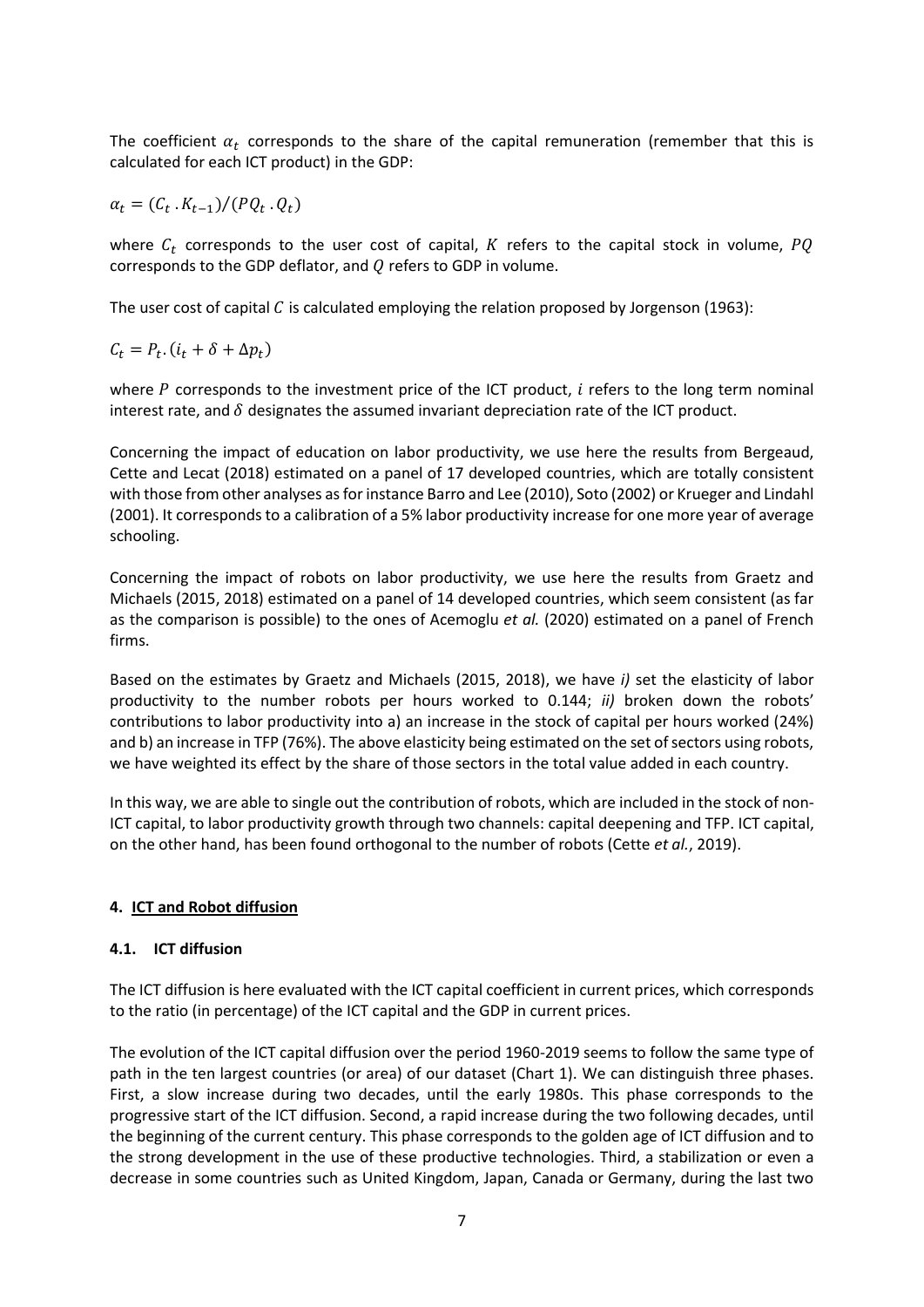decades. The ICT capital coefficient continues to increase during this third sub-period in a few countries such as France, Spain and the Netherlands.

In the main countries and areas, the ICT capital coefficient reaches a maximum at the beginning of the 2000s. The peak at the beginning of the 2000s signifies a spurred investment effort associated with the fear of Y2K. The stability of the nominal ICT capital coefficient since the beginning of the 2000s has already been observed by Cette and Lopez (2012) or Cette, Clerc and Bresson (2015). Our study confirms this result and shows that the stagnation persists during and after the Great Recession: the diffusion of ICT as a factor of production appears to stabilize for about two decades. The ICT capital coefficient in current prices stabilizes at different levels depending on the country. ICT diffusion in the United States settles at a level equivalent to Japan, France and the Netherlands, and higher than in the other countries. The lag of ICT diffusion is considerable for some countries. By 2019, the United States has an ICT capital coefficient that is 40% higher than for the Euro Area and Canada and even 80% higher than for the United Kingdom. Furthermore, earlier analyses support this hierarchy of ICT diffusion.<sup>6</sup>

Numerous studies provide explanations for these international differences in ICT diffusion, including the level of post-secondary education among the working age population as well as labor and product market rigidities. For example, an efficient use of ICT requires a higher degree of skilled labor than the use of other technologies. The required reorganization of the firm for effective ICT adoption can be constrained by strict labor market regulations. Moreover, low levels of competitive pressure resulting from product market regulations can reduce the incentive to exploit the most efficient production techniques. A large number of empirical analyses have confirmed the importance of these factors.<sup>7</sup> Quite simply, the United States benefits from a high level of ICT diffusion because of a high level of post-secondary education among the working age population and few restrictive product and labor market regulations.

The stability of the ICT capital coefficient in current prices from the early 2000s is consistent with a continuous increase of the ICT capital coefficient in constant prices, considering the decrease of the ICT price relative to the GDP price by 2% on average per year from 2000 to 2019. But it has not the same meaning in terms of ICT diffusion.

<sup>6</sup> See for instance van Ark *et al.* (2008), Timmer *et al.* (2011), Cette and Lopez (2012) or Cette, Clerc and Bresson (2015).

<sup>7</sup> See Aghion *et al.* (2009), Guerrieri *et al.* (2011) and Cette and Lopez (2012) who use country-level panel data, as well as Cette *et al.* (2013) who employ sectoral-level panel data.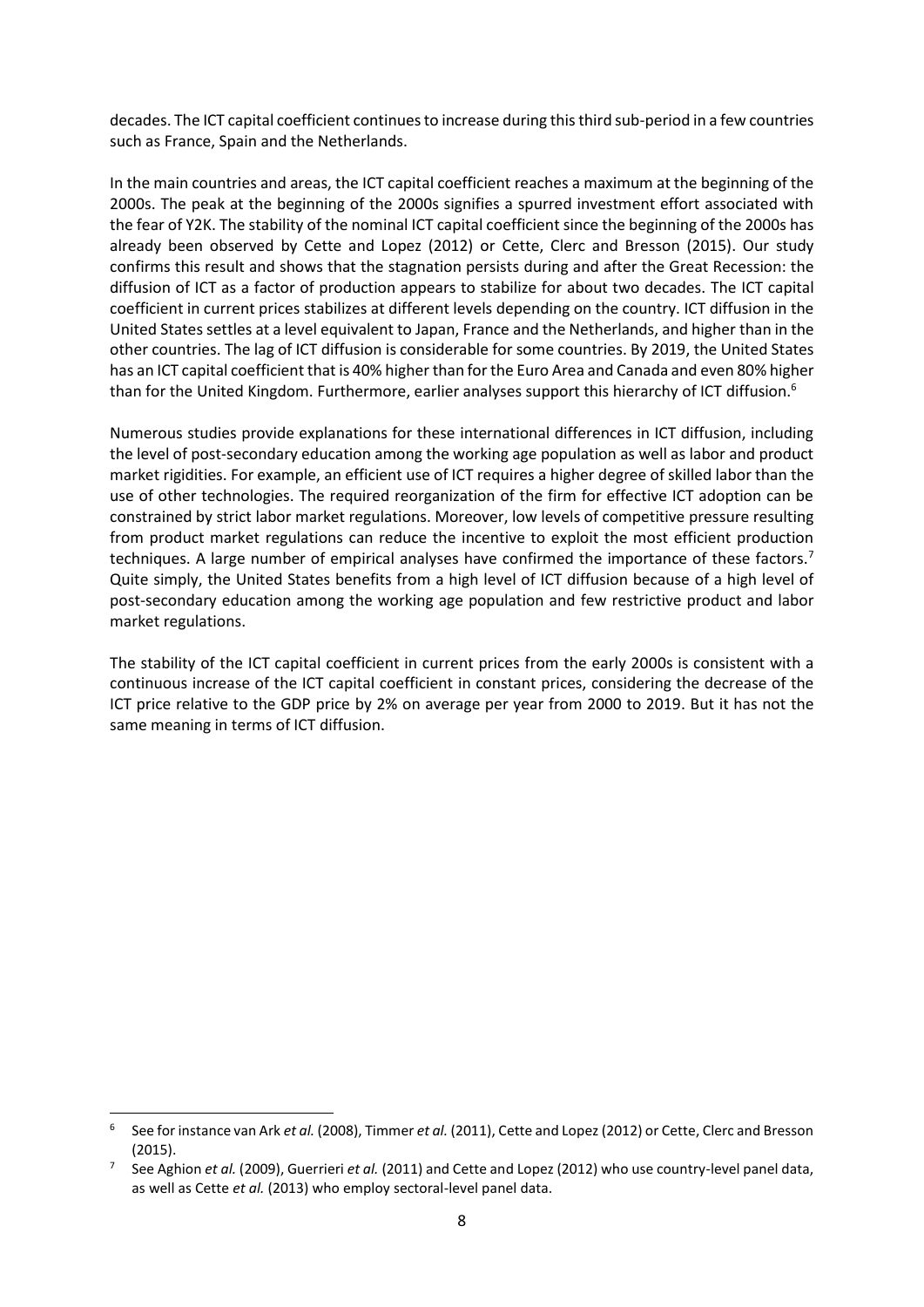**Chart 1 ICT Capital Coefficient, 1960-2019 Ratio of ICT capital stock to GDP in current prices, %**



Source: Authors' calculations.

ICT diffusion differs a lot in 2019 between countries over our complete set of 31 countries and areas (Chart 2). It is by far the highest in Sweden, with a capital coefficient superior to 14%, the following country being New Zealand, 2pp below. The ICT capital coefficient is superior to 10% in 8 countries: Sweden, New Zealand, Czech Republic, Austria, The Netherlands, United States, France and Japan. In contrast, it is inferior to 5% in five countries: Lithuania, Hungary, Ireland<sup>8</sup>, Mexico and Slovakia. Other countries, including the Euro Area considered as a whole, are in an intermediate situation. The three ICT products (hardware, software and communication equipment) contribute to these differences.

<sup>8</sup> For Ireland, we cannot exclude that this low ICT capital diffusion could correspond more to measurement problems than to reality.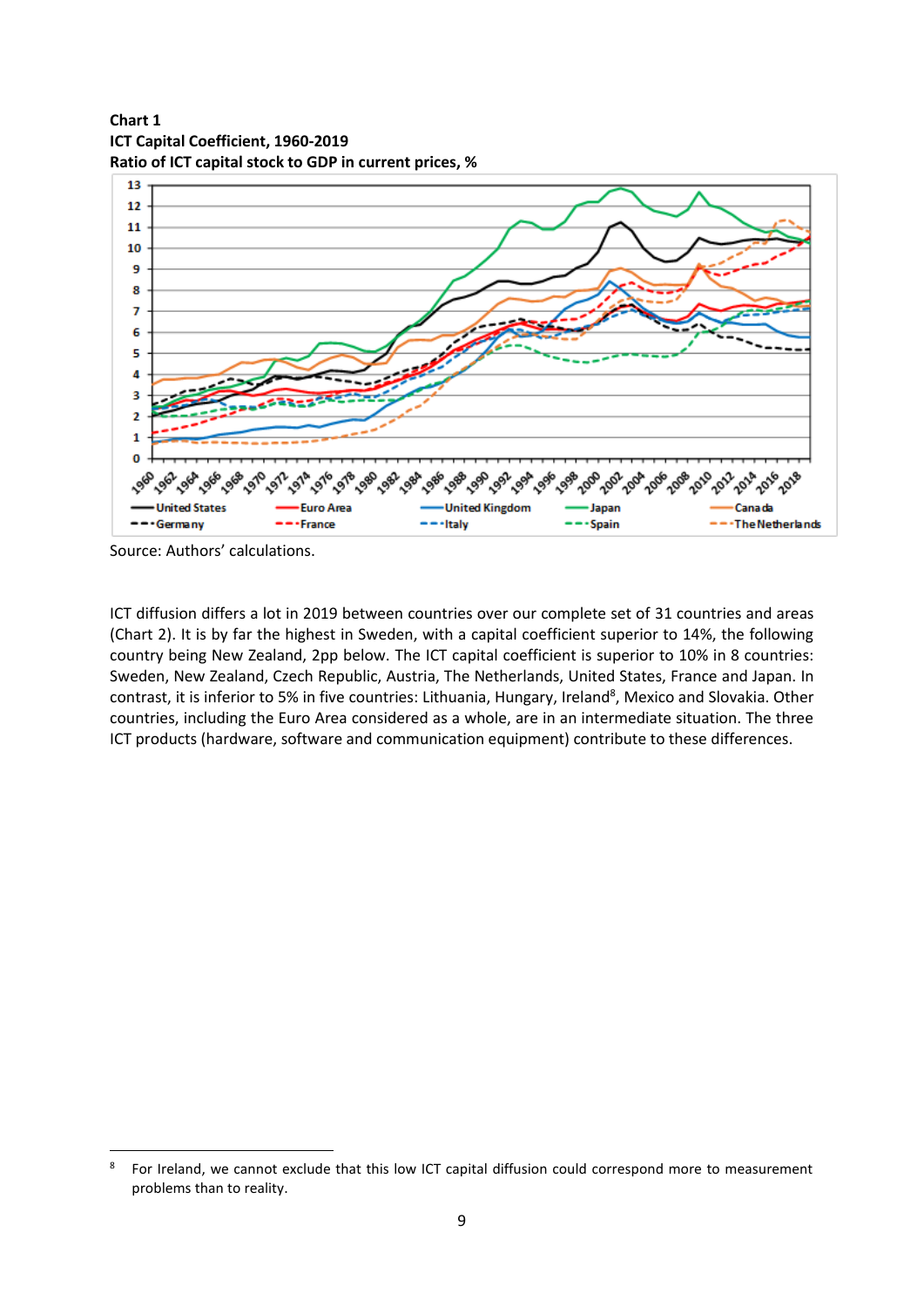**Chart 2 ICT Capital Coefficient, 2019 Ratio of ICT capital stock to GDP in current prices, %**



Source: Authors' calculations.

# **4.2. Robot diffusion**

Robots can now perform a wide range of tasks, with very little or no human intervention. Unlike ICTs, they are able of flexible movements in three dimensions, which were previously exclusive to human beings.

Graetz and Michael (2018) estimate that the price of industrial robots in six major developed economies (France, Germany, Italy, Sweden, the United Kingdom and the United States) in 1990-2005 fell by about 50% in nominal terms and 80% when adjusted for quality. Such a decrease has fueled rapid diffusion in robots in a number of economies.

The diffusion of robots started in the early 70s, first in Japan, followed by Germany (Chart 3). In other countries, robot diffusion started to pick about a decade later. Japan had the highest penetration of robots until 2011, when Germany took the lead.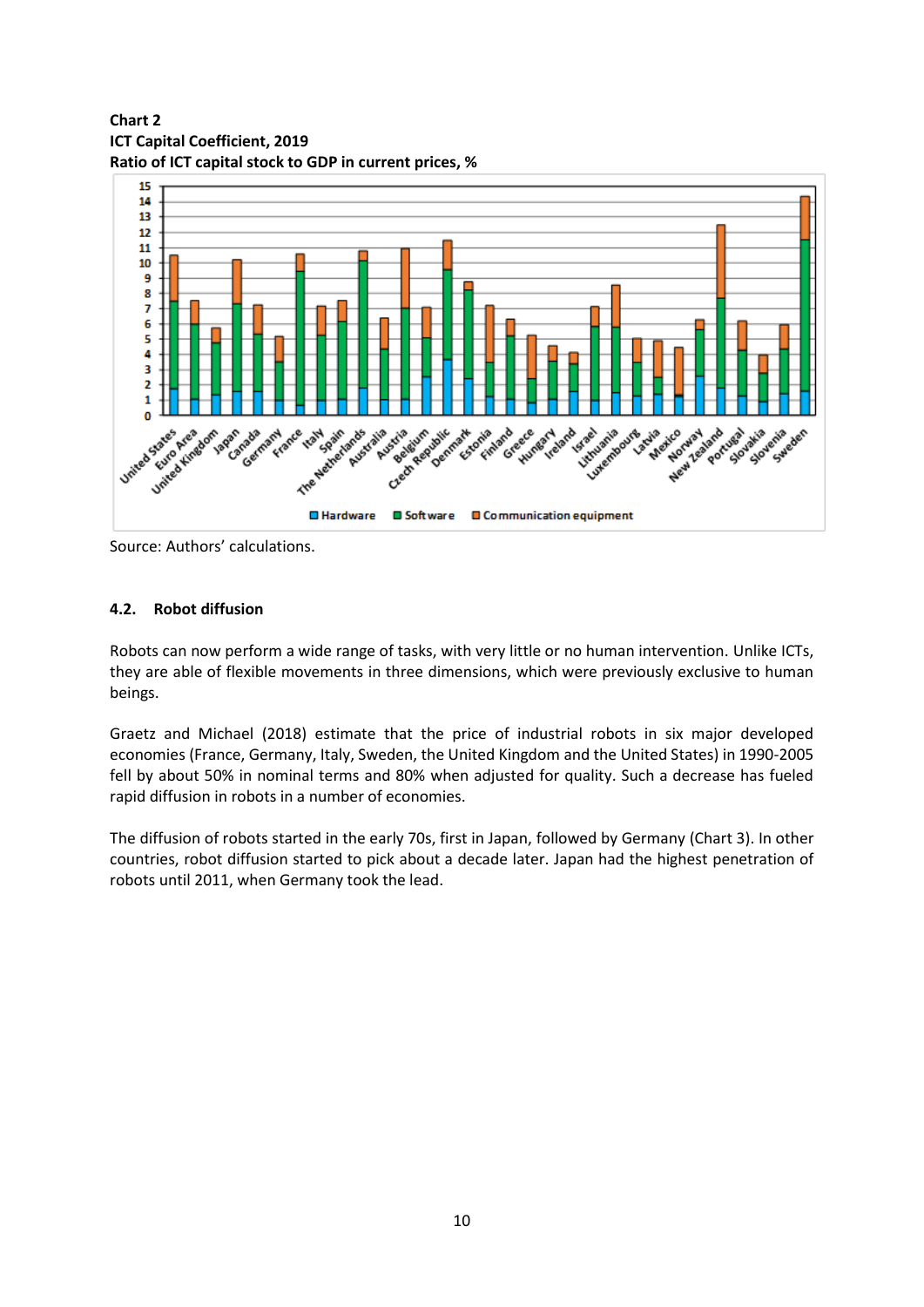**Chart 3 Robot diffusion, 1960-2019 Number of robots per million of hours worked**



Source: Authors' calculations.

While penetration has been increasing steadily in other countries, the number of robots per millions of hours worked remains lower than in Germany and Japan (Chart 4). Among them, Slovenia, the Czech Republic, Italy, Slovakia and Sweden show the highest values (above 1.5 robots per millions of hours worked).

Robots tend to be concentrated in few manufacturing sectors. Transport equipment account for about 45% of the world stock of robots, Electronic, electrical and optical equipment for 30%, rubber and plastic for 8% and Metal products for between 6%. Therefore, the observed patterns of diffusion also reflect country-specific specializations.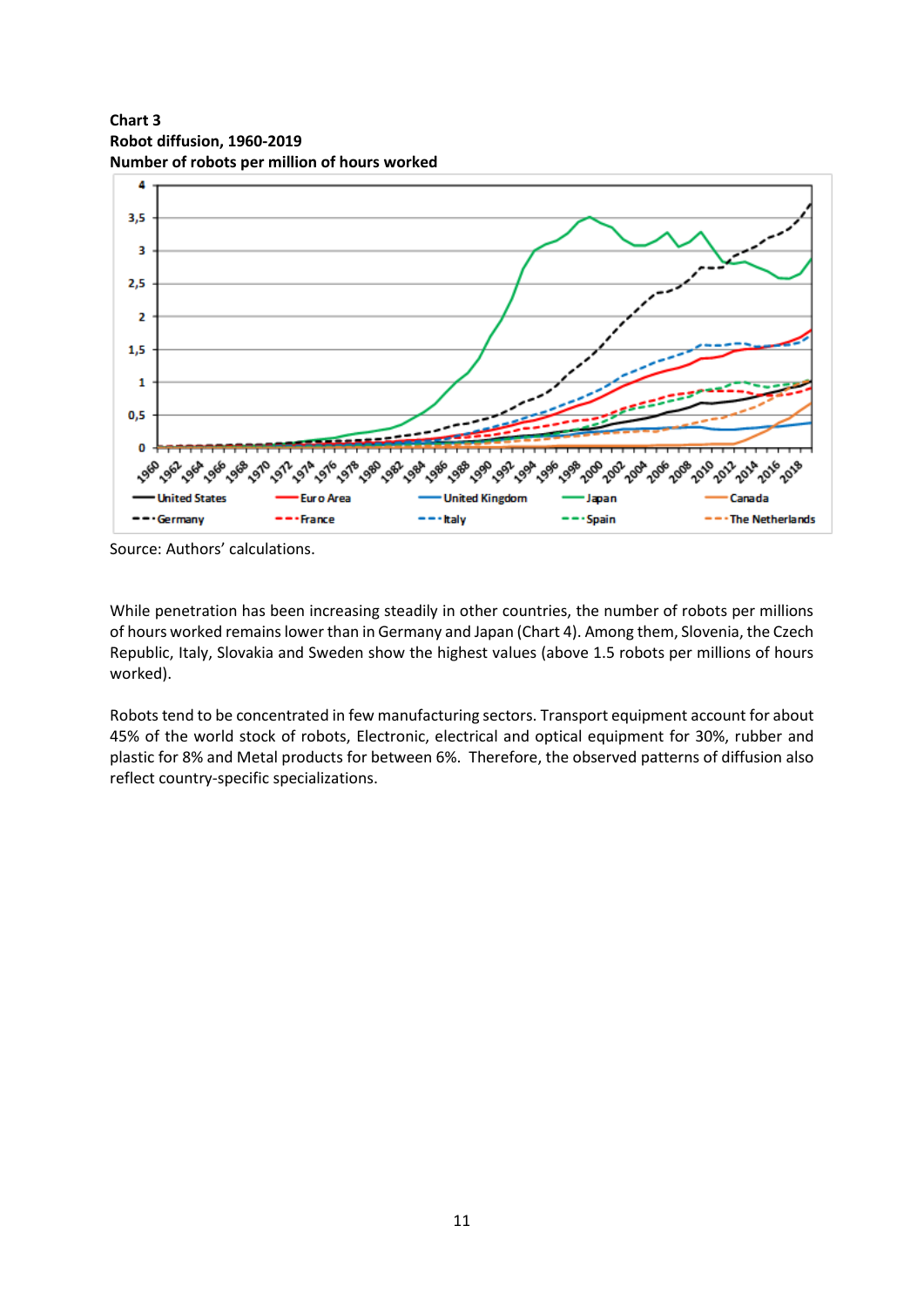**Chart 4 Robot diffusion, 2019 Number of robots per million of hours worked**



Source: Authors' calculations.

While the effects of robots are a matter of vivid debate among economists (for instance, Brynjolfsson and McAfee, 2014; Autor, 2015; Autor and Restrepo, 2017*)*, only a few empirical studies have looked at their impact on productivity. Among the few exceptions, Graetz and Michael (2018) found that increased robot use contributed approximately 0.36 percentage points to annual labor productivity growth in 17 countries from 1993 to 2007. Our findings below extend their results to a wider set of countries (30) over a longer time period (until 2019).

# **5. Growth accounting decomposition**

The methodological section above describes how labor productivity growth can be broken down into different factors through a classical growth accounting approach. More precisely, we distinguish here between the capital deepening channel and the TFP one, and within each of these two main channels three components: ICTs, robots and others for the capital deepening one, and education, robots and others for the TFP one. For the two channels, the component 'others' corresponds to numerous implicit factors such as, for instance, technical progress (not included in ICTs and robots), institutions, or miss-measurement. This decomposition allows us to analyze the factors of productivity growth (4.1.) and the factors of the productivity slowdown (4.2.). We drop this decomposition before 1995 and over the whole 1960-2019 period for the former communist countries<sup>9</sup> and Israel, their data not being precise enough. The appendix presents detailed results of the growth accounting decomposition concerning the G7 countries (Canada, France, Germany, Italy, Japan, the United Kingdom and the United States), the Euro Area and Spain.<sup>10</sup>

These countries are in our dataset the Czech Republic, Estonia, Hungary, Lithuania, Latvia, Slovakia and Slovenia.

<sup>&</sup>lt;sup>10</sup> Same tables for other countries among the 30 ones of our database are available upon request from the authors.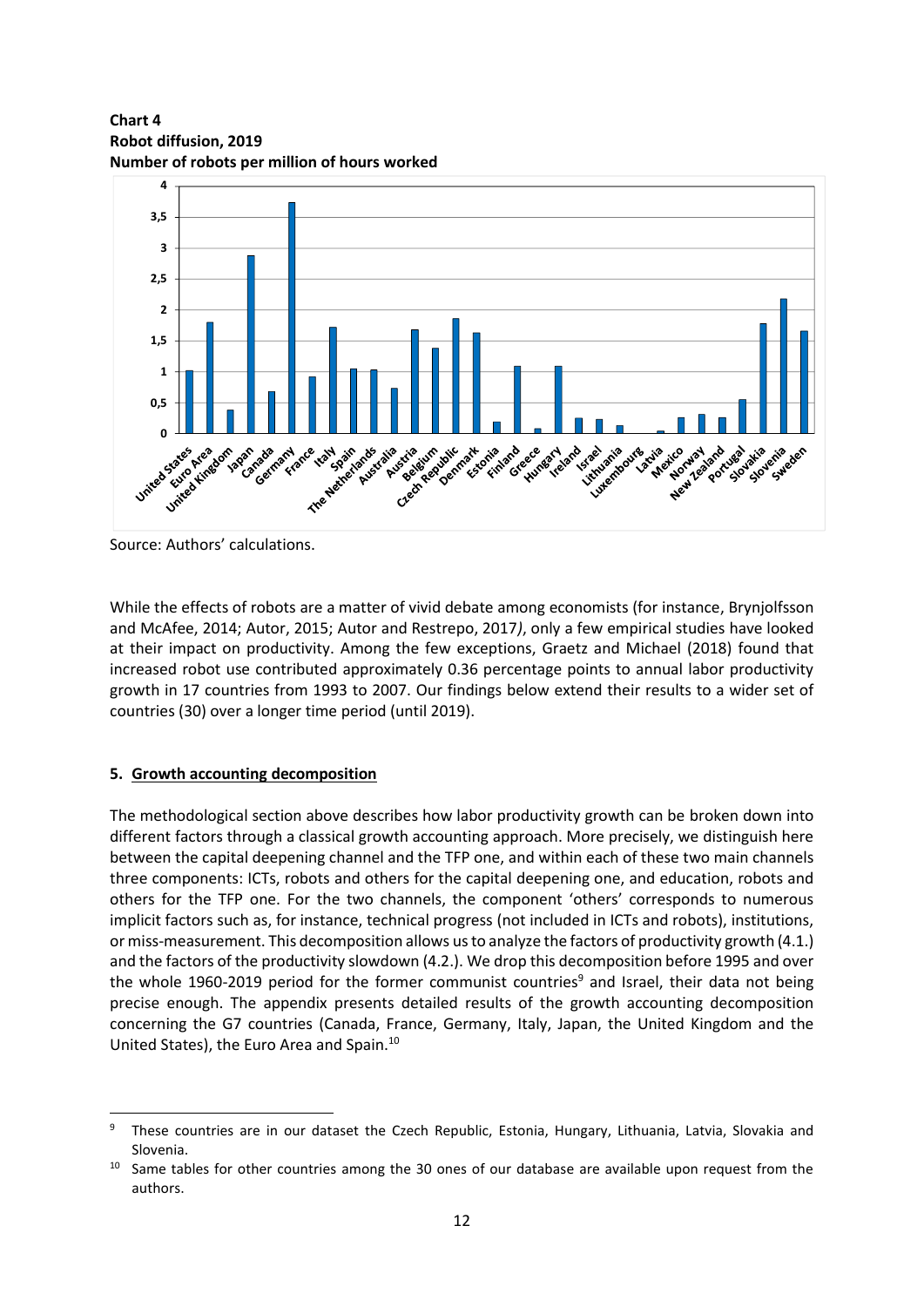## **5.1. The factors of growth**

Over the whole 1960-2019 period, the main factors contributing to labor productivity growth were TFP, non-ICT non-robot capital deepening and education (Chart 5). The highest average labor productivity growth rates are observed in Ireland and Japan, which can be explained by an initial low level and a catching up process. In contrast, the lowest average labor productivity growth rates are observed in the US and Canada, where initial productivity levels were high, and also in Mexico and New Zealand, which suffer from other productivity brakes: un-adapted institutions for the former and geographical isolation which increases the trade costs for the latter. Other countries are in an intermediate situation. These results are consistent with those of previous analyses (see for instance Bergeaud, Cette and Lecat, 2016, 2018).



**Chart 5 Productivity growth decomposition, in pp 1960-2019**

Source: Authors' calculations.

We look at the factors of labor productivity growth over 4 sub-periods: 1960-1975 before the first oil shock, 1975-1995 from the first oil choc to the starting point of the ICT main diffusion period at least in the US (Cf. Jorgenson, 2001, Jorgenson *et al*., 2006, 2008), 1995-2005 being the highest ICT diffusion sub-period, and 2005-2019 the end of the period including the Great Recession (Charts 6-A to 6-D).

It appears that the contribution of ICTs to capital deepening is low on the four sub-periods. It does not mean that ICT contribution to growth is low, as we do not distinguish the ICT contribution to TFP growth, which may be higher (Byrne *et al.* 2013; Fernald, 2015). Robot contribution to productivity growth through the two channels (capital deepening and TFP) appears to be significant from the subperiod 1975-1995 in the two main robotized countries, Germany and Japan, from 1995-2005 in France and Italy and in the last sub-period 2005-2019 in several other countries, mainly those which were communist before 1990. Education has a permanent significant contribution to productivity growth in almost all countries. And the main contributions to productivity growth are the other factors of capital deepening and TFP. These two factors contribute globally the most and very significantly from 1975 in Ireland, and from 1995 in the countries previously communist, for the same catching up reason.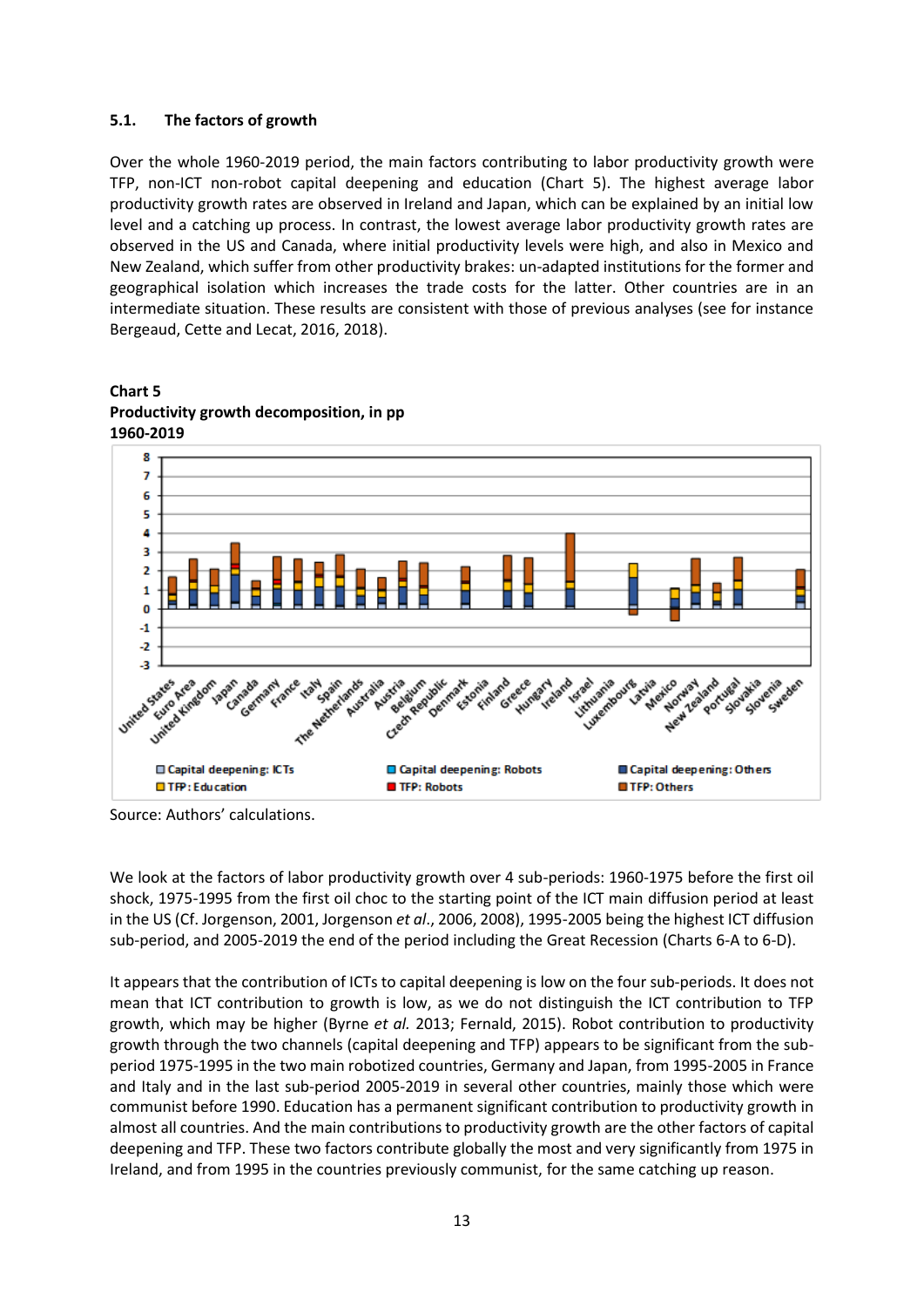**Chart 6 Productivity growth decomposition, in pp**



**A - 1960-2075**



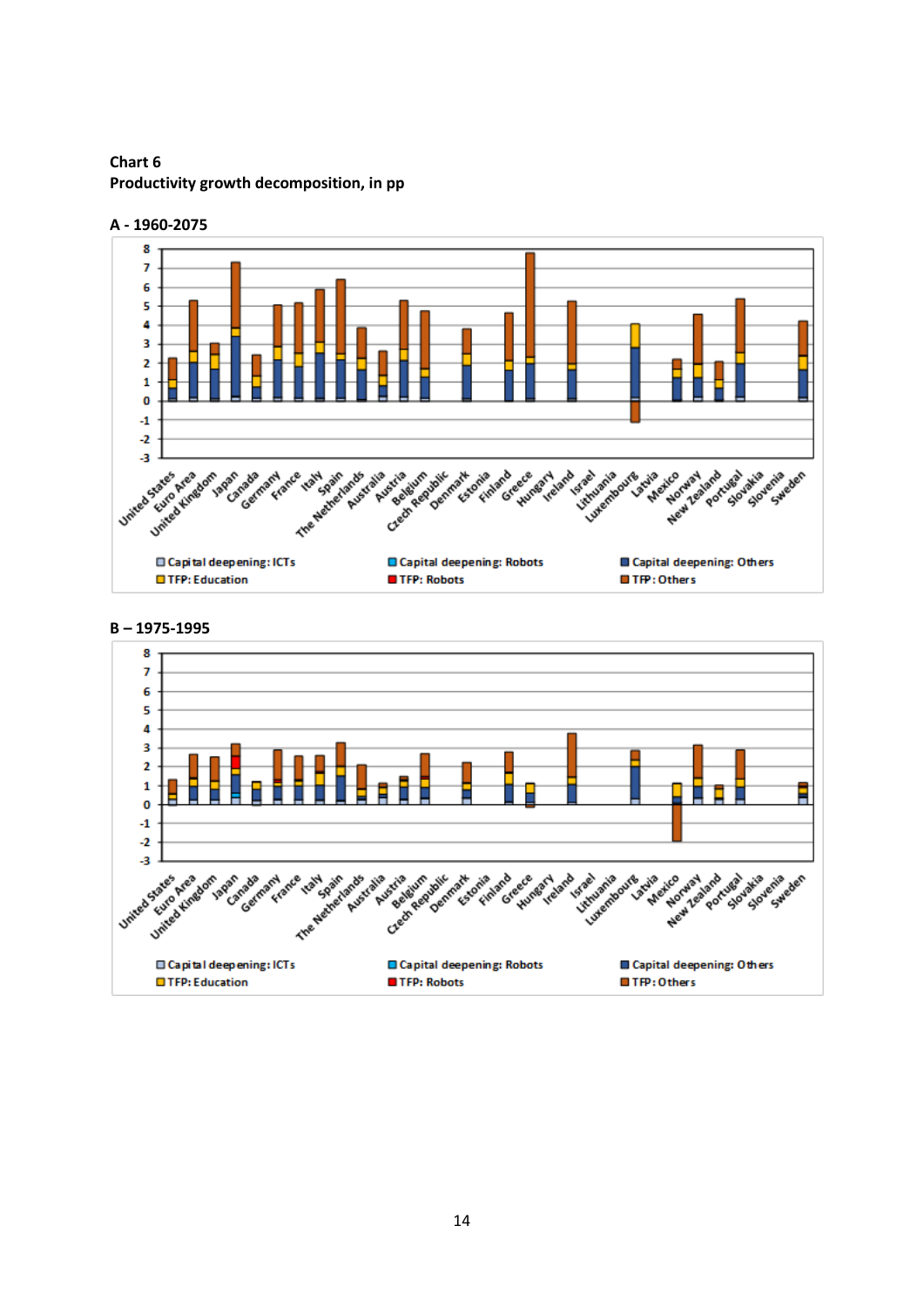





Source: Authors' calculations.

#### **5.2. The factors of productivity slowdown**

Except for countries that are in a late productivity catching up process, such as Ireland and former communist countries, we observe a general and dramatic productivity slowdown (Charts 6-A to 6-D). This slowdown is mainly explained by a decrease of the contributions of the components 'others' in the capital deepening and the TFP channels. It could correspond to an exhaustion of the favorable impact of the Second industrial revolution as explained by Bergeaud, Cette and Lecat (2018). The digital revolution and Third industrial revolution, to which are linked ICTs and robotization among other elements, are not yet the sources of a productivity revival, even if we could expect from them a large contribution to productivity growth.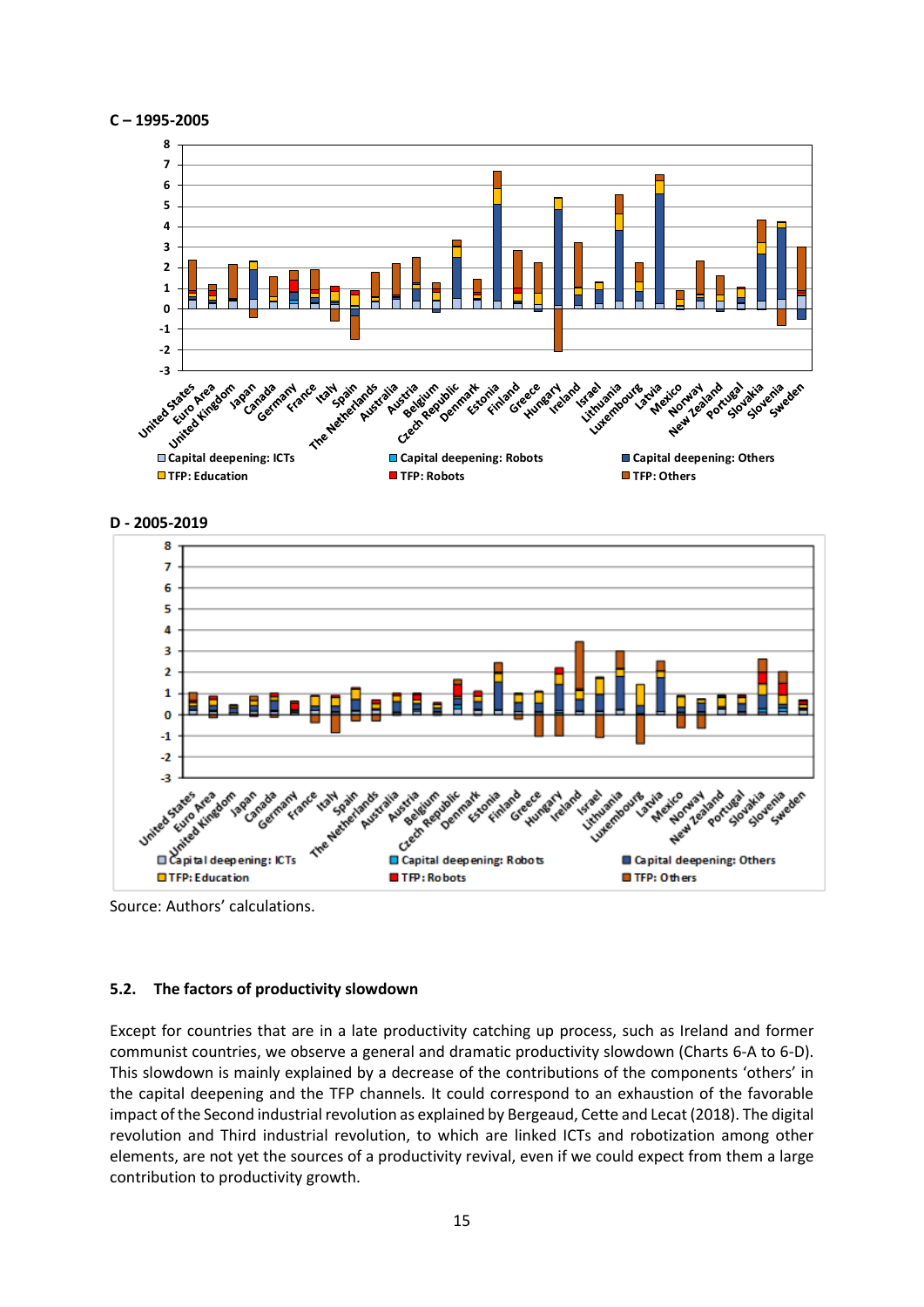Numerous analyses have stressed that it always takes a long time for the full impact of a technological revolution to be felt in productive activity (see, for example, Brynjolfsson, McAfee, 2014; van Ark, 2016; Branstetter and Sichel, 2017). As Robert Solow famously wrote in a 1987 article in the *New York Times*, 11 "*You can see the computer age everywhere, but in the productivity statistics*". This impatience suggests we have forgotten what happened in previous technological revolutions: the profound changes were only diffused gradually, and their impact on productive performance was not felt until decades later. Paul David (1990) has shown that between 50 and 60 years passed between the invention of a working electric dynamo in 1868 and its full exploitation in production (in the 1920s to 1930s).

As Van Ark (2016) or Inklaar *et al.* (2020) say, the current pause in the productivity gains from the Third Industrial Revolution could in fact be a period of transition between the creation and installation of new technologies and their full deployment. As with previous technological revolutions, notably the use of electric power, this deployment phase will take time and will require major changes to our institutions and to our methods of production and of management. However, it is already close at hand.

## **6. Conclusion**

Growth accounting is the most widely used approach to measure the contribution of Information and Telecommunication Technologies (ICTs) to productivity growth. This paper has contributed to the growth accounting literature by estimating the contribution of ICT-capital and robots to labor productivity growth in 30 countries and the Euro Area over almost six decades (1960-2019), based on a new dataset developed for this purpose.

The main drivers of labor productivity growth over the whole period 1960-2019 period appears to be TFP, non-ICT and non-robot capital deepening, and education. The overall contribution of ICT capital is found out to be small, although we do not estimate its effect on TFP. The contribution of robots to productivity growth through the two channels (capital deepening and TFP) appears to be significant in Germany and Japan in the sub-period 1975-1995, in France and Italy in 1995-2005, and in several Eastern European countries in 2005-19.

Our findings confirm the slowdown in TFP in most countries from at least 1995 onwards. This slowdown is mainly explained in our growth accounting approach by a decrease of the contributions of the components 'others' in the capital deepening and the TFP productivity channels. While several contributions have recently addressed this issue (for examples, Van Ark, 2016; Andrews *et al*., 2016; Aghion *et al*., 2018) further analysis appears necessary to explain the cause of such slowdown.

We are still waiting for a large productivity benefit from the third industrial revolution: the digital one. We know from previous industrial revolutions that it may take decades to get a large productivity benefit at the global level from promising inventions and innovations. If we extrapolate that, it could take a long time for the full impact of the digital revolution to be felt in productivity statistics at the global level. If this explanation is the right one, we could benefit in some years or decades from a dramatic productivity revival. Otherwise, developed countries would face with difficulties the numerous challenges of the future. These challenges, which Gordon refers to as headwinds (see for instance, among many papers, Gordon, 2015), include population ageing, climate sustainability, the reduction of public debt and expectation of purchasing power increases. Moreover, without sufficient productivity growth to oil the wheels of the economy, the sustainability of the social systems and the

<sup>11</sup> Article entitled "We'd better watch out" published in the *New York Times Book Review*, 12 July, 1987.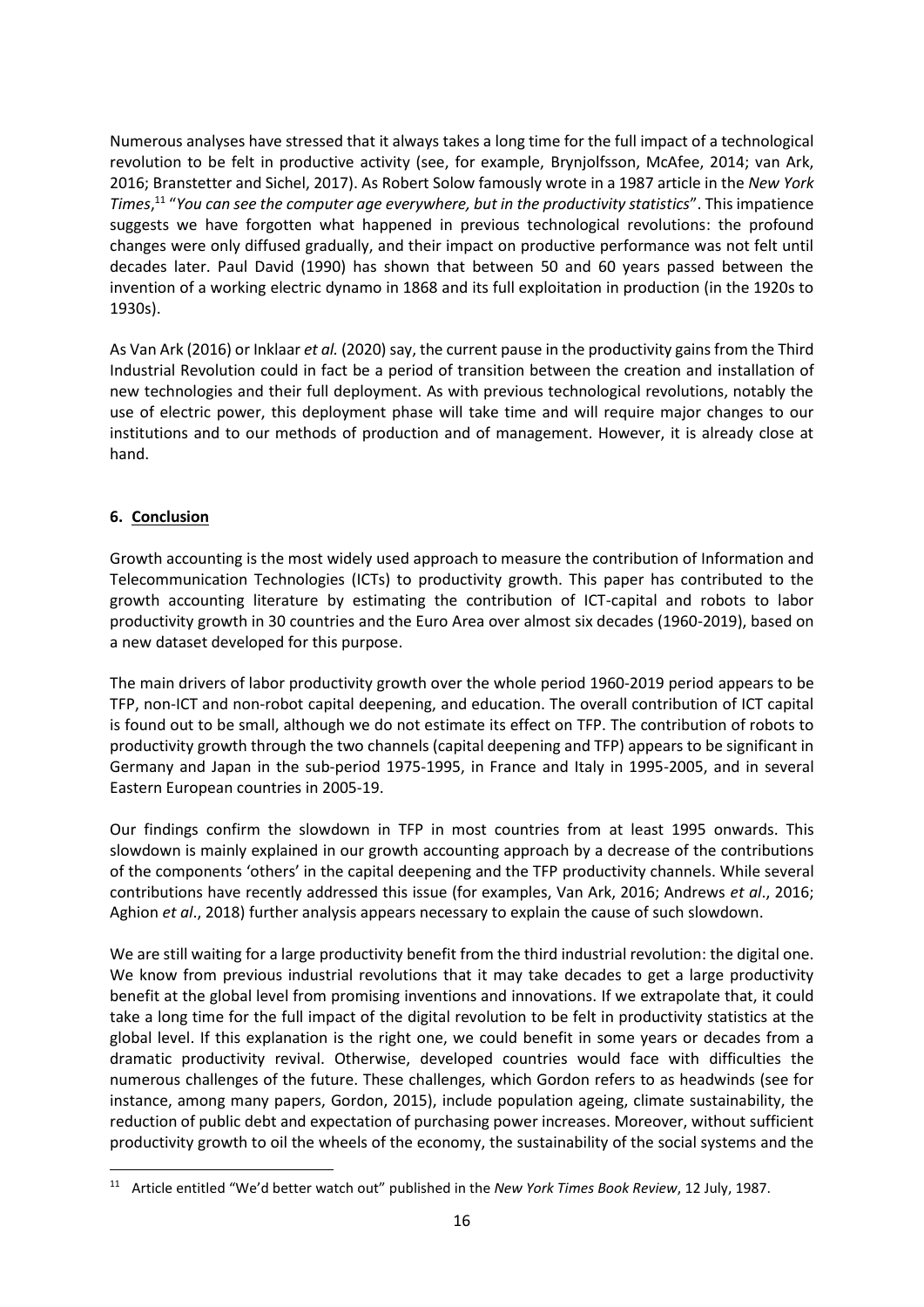high standard of living of developed countries would be threatened and the political risks to our democracies would inevitably increase.

#### **References**

**Acemoglu, Daron, Claire Lelarge, and Pascual Restrepo (2020):** « Competing with Robots: Firm-Level Evidence from France », American Economic Review, Papers and Proceedings, Vol. 110, pp. 383–388.

**Acemoglu, Daron and Pascual Restrepo (2017):** "Robots and Jobs: Evidence from US Labor Markets," NBER working paper 23285.

**Aghion, Philippe, Philippe Askenazy, Renaud Bourlès, Gilbert Cette and Nicolas Dromel (2009):**  "Education, Market Rigidities and Growth", Economics Letters, Vol. 102, No.1, pp 62-65.

**Andrews, Dan, Chiara Criscuolo and Peter N. Gal (2016):** "The Best versus the Rest: The Global Productivity Slowdown, Divergence across Firms and the Role of Public Policy", *OECD Productivity Working Papers*, 2016-05, OECD Publishing, Paris.

**Autor, David (2005):** "Why Are There Still So Many Jobs? The History and Future of Workplace Automation," Journal of Economic Perspectives 29:3, 3–30.

**Barro, Robert and Jong-Wha Lee (2010):** "A new data set of educational attainment in the world, 1950- 2010," NBER Working Papers, n° 15902, National Bureau of Economic Research, Inc.

**Bergeaud, Antonin, Gilbert Cette and Rémy Lecat (2016):** Productivity trends in advanced countries between 1890 and 2012", The review of Income and Wealth, 62(3), pp. 420-444.

**Bergeaud, Antonin, Gilbert Cette and Rémy Lecat (2017):** "Total Factor Productivity in Advanced Countries: A Long-term Perspective", International Productivity Monitor, N° 32, Spring.

**Bergeaud, Antonin, Gilbert Cette and Rémy Lecat (2018):** "The role of production factor quality and technology diffusion in twentieth-century productivity growth", Cliometrica, 12 (1), pp. 61-97.

**Bergeaud, Antonin, Gilbert Cette and Rémy Lecat (2019):** "The Circular Relationship Between Productivity Growth and Real Interest Rates", Banque de France, Working Paper n° 734, October.

**Branstetter, Lee and Daniel E. Sichel (2017):** "The case for an American Productivity Revival", Peterson Institute for International Economics, Policy Brief, No. 17-26, June.

**Brynjolfsson, Erik and Andrew McAfee (2014):** "The second machine age – Work, progress, and prosperity in a time of brilliant technologies", W. W. Norton & Company.

**Byrne, David, Stephen D. Oliner and Daniel E. Sichel (2013):** "Is the Information Technology Revolution Over?", *International Productivity Monitor*, No. 25, Spring, pp. 20-36.

**Cette, Gilbert, Christian Clerc and Léa Bresson (2015):** "Contribution of ICT Diffusion to Labour Productivity Growth: The United States, Canada, the Eurozone, and the United Kngdom", International Productivity Monitor, N° 28, Spring.

**Cette, Gilbert and Jimmy Lopez (2012)**: "ICT Demand Behaviour: An International Comparison", Economics of Innovation and New Technology Vol. 21, No. 4, pp. 397-410.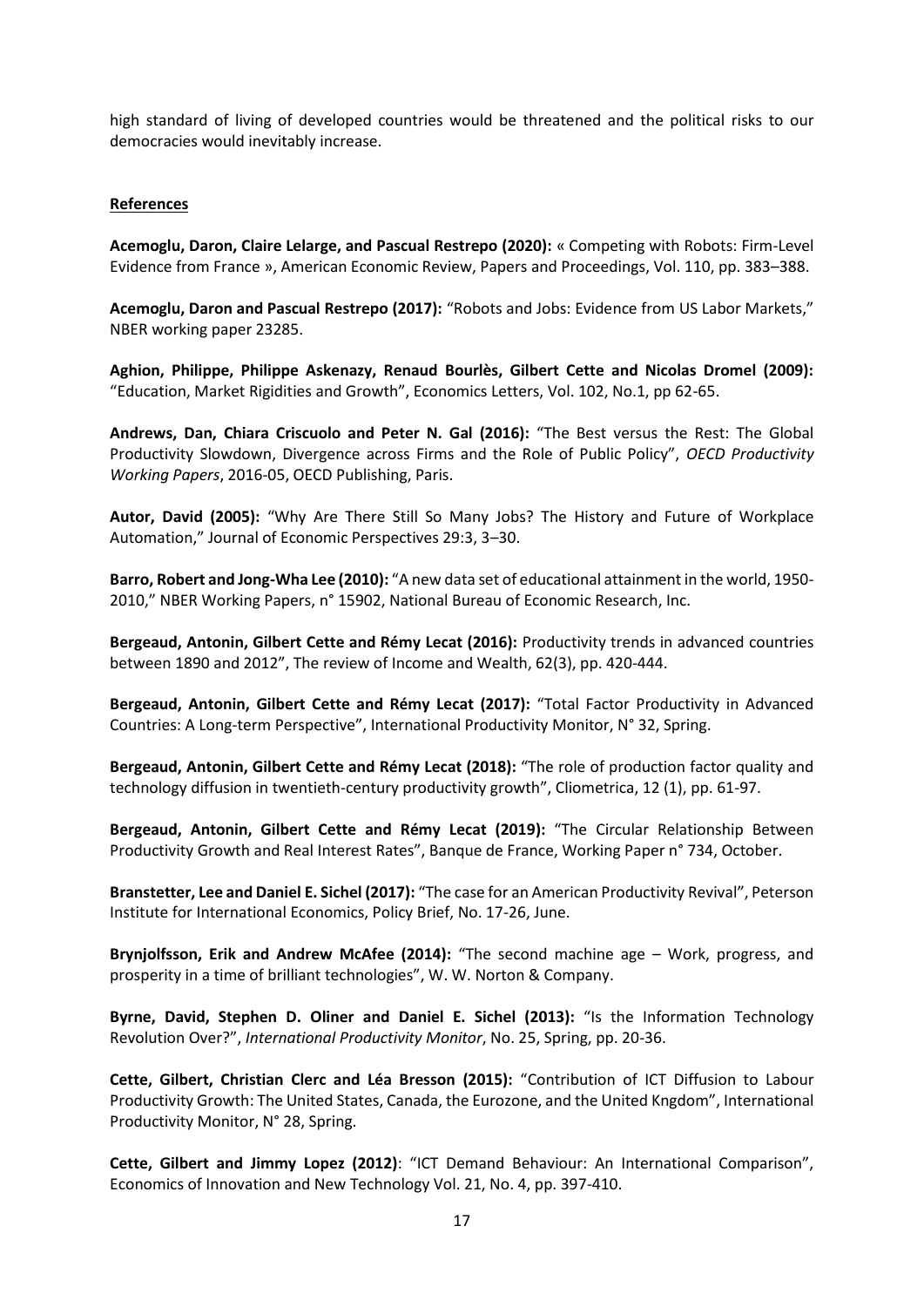**Cette, Gilbert, Jimmy Lopez and Jacques Mairesse (2013):** "Upstream Product Marker Regulations, ICT, R&D and Productivity", The Review of Income and Wealth, N° 63, Sup. 1, February, pp. S68-S89.

**Cette, Gilbert, Jimmy Lopez, Giorgio Presidente and Vincenzo Spieza (2019):** "Measuring 'indirect' investment in ICT in OECD countries", Economics of Innovation and New Technology, Vol. 28, Issue 4, pp. 348-364.

**Colecchia, Alessandra and Paul Schreyer (2002):** "ICT Investment and Economic Growth in the 1990s: Isthe United States a Unique Case? A Comparative Study of Nine OECD Countries", *Review of Economic Dynamics*, Vol. 5, No. 2, pp. 408-442, April.

**Corrado, Carol A., Charles R. Hulten and Daniel E. Sichel (2006):** "Intangible Capital and Economic Growth", *Working Paper 11948, NBER Working Paper Series*.

**Corrado, Carol, Jonathan Haskel, Massimiliano Iommi and Cecilia Jona-Lasinio (2020):** "Intangible capital, innovation, and productivity *à la Jorgenson* evidence from Europe and the United States", Chapter 16 in "Mesuring Economic Growth and Productivity", Edited by Barbara Fraumeny, Elsevier, Academic Press, pp. 363-386.

**David, Paul A. (1990):** "The Dynamo and the Computer: An Historical Perspective on the Modern Productivity Paradox", *American Economic Review, Papers and Proceedings*, Vol. 80, No. 2, pp. 355- 361.

**Fernald, John (2015):** "[Productivity and Potential Output before, during, and after the Great](https://ideas.repec.org/a/ucp/macann/doi10.1086-680580.html)  [Recession](https://ideas.repec.org/a/ucp/macann/doi10.1086-680580.html)", *[NBER Macroeconomics Annual](https://ideas.repec.org/s/ucp/macann.html)*, University of Chicago Press, vol. 29(1), pages 1-51.

**Gordon, Robert (2015):** "Secular Stagnation: A Supply-Side View", American Economic Review, Papers & Proceedings, 105(5), pp. 54-59.

**Graetz, Georg and Guy Michaels (2015):** « Robots at work », CEPR, Discussion Paper No. 10477, March.

**Graetz, Georg and Guy Michaels (2018):** « Robots at work », The Review of Economics and Statistics, Vol. 100, Issue 5, December, pp. 753-768.

**Guerrieri, Paolo, Matteo Luciani, and Valentina Meliciani (2011):** "The Determinants of Investment in Information and Communication Technologies", Economics of Innovation and New Technology Vol. 20, Number 4, pp. 387-403.

**Inklaar, Robert, Kirsten JÄger, Mary O'Mahony and Bart van Ark (2020):** "European productivity in the digital age: evidence from EU KLEMS", Chapter 5 in "Mesuring Economic Growth and Productivity", Edited by Barbara Fraumeny, Elsevier, Academic Press, pp. 75-94.

**Jordà, Òscar, Katharina Knoll, Dmitry Kuvshinov, Moritz Schularick, and Alan M Taylor (2019):** "The Rate of Return on Everything, 1870-2015", The Quarterly Journal of Economics, 04 2019, 134 (3), pp. 1225–1298.

**Jorgenson, Dale (1963):** "Capital theory and investment behavior", The American Economic Review 53 (2), pp. 247-259.

**Jorgenson, Dale (2001):** "Information technology and the US economy", *The American Economic Review*, Vol. 91, March, No. 1, pp. 1-32.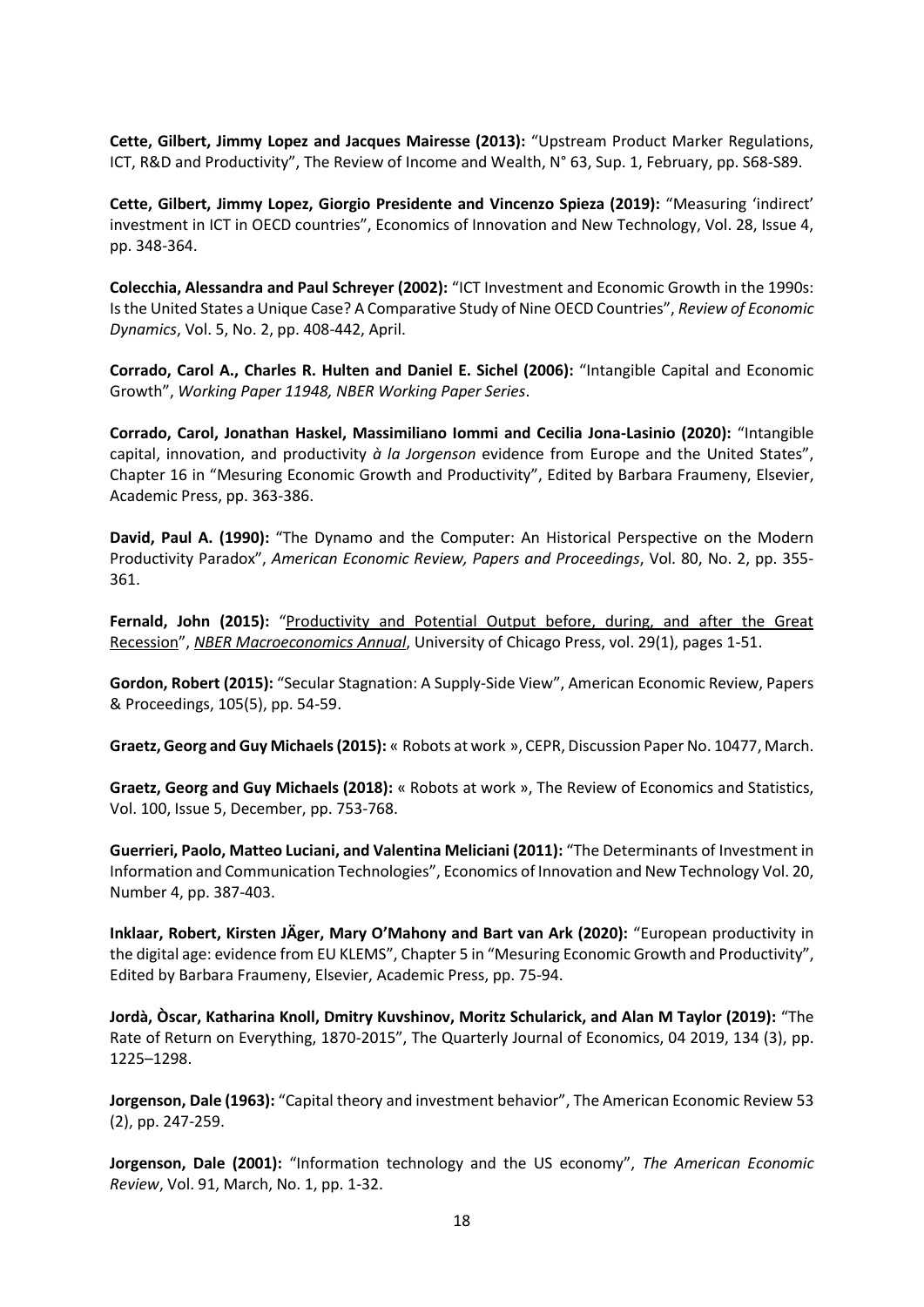**Jorgenson, Dale, Mun Ho and Kevin Stiroh (2006):** "Potential Growth of the US Economy: Will the Productivity Resurgence Continue?", *Business Economy*, January.

**Jorgenson, Dale, Mun Ho and Kevin Stiroh (2008):** "A Retrospective Look at the U.S. Productivity Growth Resurgence", *Journal of Economic Perspectives*, Vol. 22, Winter, No. 1, pp. 3-24.

**Jorgenson, Dale W. and Kevin J. Stiroh (2000)**: "Raising the Speed Limit: US Economic Growth in the Information Age", *Brookings Papers on Economic Activity*, Economic Studies Program, The Brookings Institution, Vol. 31(1), pp. 125-236.

**Krueger, Alan and Mikael Lindahl (2001):** "Education for Growth: Why and For Whom?", Journal of Economic Literature, American Economic Association, vol. 39(4), December, pp. 1101-1136.

**OECD (2019),** *OECD Compendium of Productivity Indicators 2019*, OECD Publishing, Paris, [https://doi.org/10.1787/b2774f97-en.](https://doi.org/10.1787/b2774f97-en)

**OECD (2018):** Main Economic Indicators.

**OECD (2001):** Measuring Productivity, OECD Publishing.

**OECD (2009):** Measuring Capital: OECD Manual 2009, Second Edition, OECD Publishing.

**Oliner, Stephen D. and Daniel E. Sichel (2000)**: "The Resurgence of Growth in the Late 1990s: Is Information Technology the Story?" *Journal of Economic Perspectives*, 14, pp. 3-22.

**Oliner, Stephen D. and Daniel E. Sichel (2002)**: "Information Technology and Productivity: Where Are We Now and Where Are We Going?", *Federal Reserve Bank of Atlanta Review*, 87(3), pp. 15-44

**O'Mahony, Mary and Michela Vecchi (2005):** "Quantifying the Impact of ICT on Output Growth: A Heterogeneous Dymamic Panel Approach", *Economica*, 72 (288), pp. 615-633.

**Oulton, Nicholas (2002):** "ICT and Productivity Growth in the United Kingdom", *Oxford Review of Economic Policy*, Oxford University Press, Vol. 18(3), pp. 363-379.

**Presidente, Giorgio (2019):** "Determinants and impact of automation: An analysis of robots' adoption in OECD countries", OECD Digital Economy Papers, No. 277, OECD Publishing, Paris, https://doi.org/10.1787/ef425cb0-en.

**Schreyer, Paul (2000):** "The Contribution of Information and Communication Technology to Output Growth: A Study on the G7 Countries", OECD Science, Technology and Industry Working Papers 2000/2, OECD.

**Solow, Robert (1956):** "A contribution to the theory of growth", Quarterly Journal of economics 70 (1), pp. 65-94.

**Solow, Robert (1957):** "Technical change and aggregate production function", Review of Economics and Statistics 39 (3), pp. 312-320.

**Solow, Robert (1959):** "Investment and Technical Change", in Mathematical Methods in the Social Sciences, Stanford.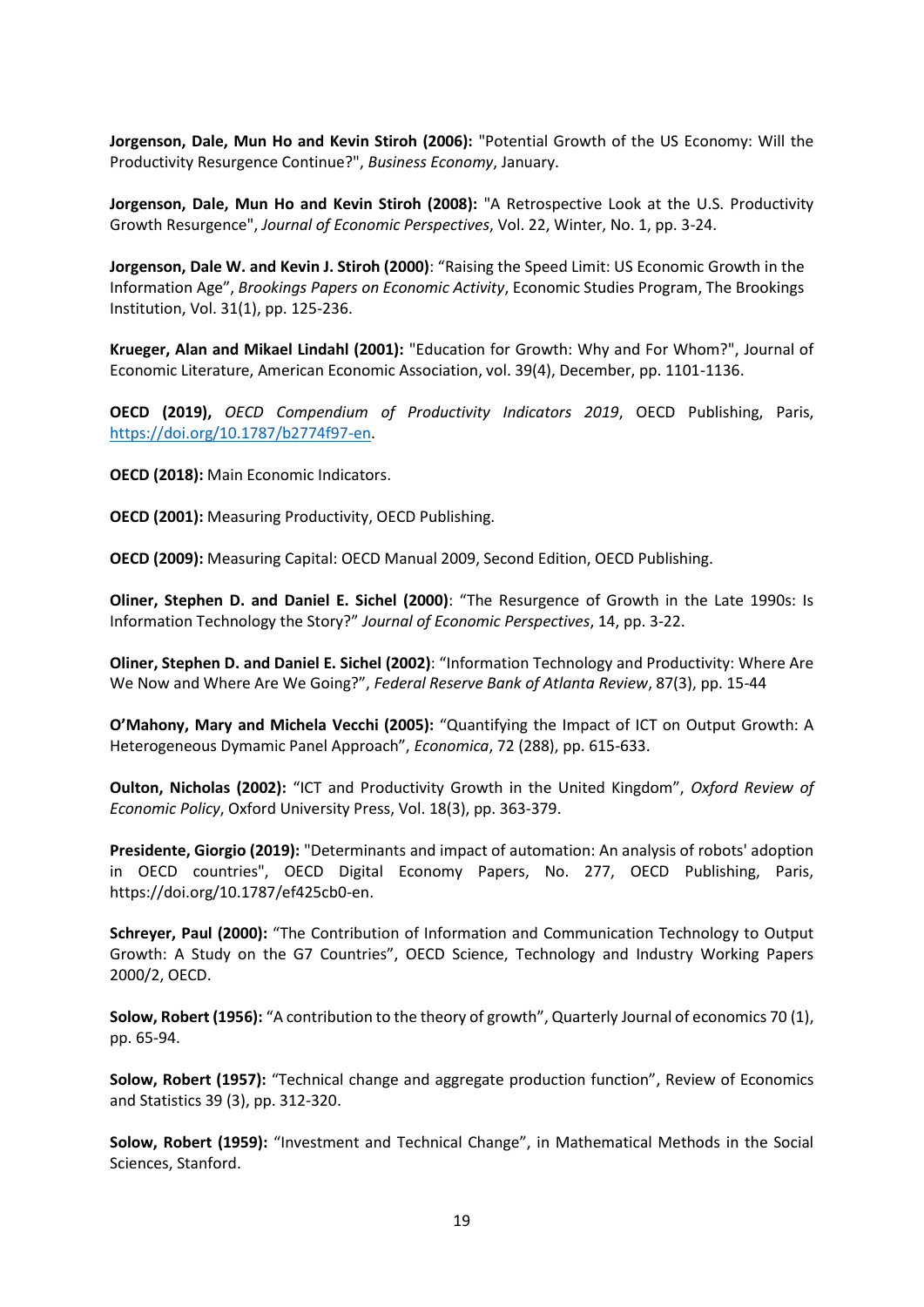**Solow, Robert (1962):** "Technical Progress, Capital Formation, and Economic Growth", The American Economic Review, Proceedings, May, pp. 76-86.

**Soto, Marcelo (2002):** "Rediscovering Education in Growth Regressions," OECD Development Centre Working Papers 202, OECD Publishing.

**Spiezia, Vincenzo (2012):** "ICT investments and productivity: Measuring the contribution of ICTS to growth", *OECD Journal: Economic Studies*, vol. 2012/1, [https://doi.org/10.1787/eco\\_studies-2012-](https://doi.org/10.1787/eco_studies-2012-5k8xdhj4tv0t) [5k8xdhj4tv0t.](https://doi.org/10.1787/eco_studies-2012-5k8xdhj4tv0t)

**Timmer, Marcel P., Robert Inklaar, Mary O'Mahony and Bart van Ark (2010): "***Economic Growth in Europe: A Comparative Industry Perspective"*, Cambridge University Press.

**Timmer, Marcel, Robert Inklaar, Mary O'Mahony, and Bart Van Ark (2011):** "Productivity and Economic Growth in Europe: A Comparative Industry Perspective", *International Productivity Monitor*, Number 21, Spring, pp. 3-23.

**Van Ark, Bart (2016):** "The productivity paradox of the new digital economy", *International Productivity Monitor*, No. 31, Fall, pp. 3-18.

**Van Ark, Bart, Mary O'Mahony and Marcel Timmer (2008):** "The Productivity Gap between Europe and the United States: Trends and Causes", Journal of Economic Perspectives, Vol. 22, No. 1, pp. 25- 44.

**Van Ark, Bart, Johanna Melka, Nanno Mulder, Marcel Timmer and Gerard Ypma (2002):** "ICT Investment and Growth Accounts for the European Union, 1980-2000", final report on ICT and Growth Accounting prepared for the DG Economics and Finance of the European Commission, Brussels.

**Van Leeuwen, Bas and Jieli van Leeuwen-Li (2014):** "Education since 1820", In: J.L. van Zanden et al. (eds.), *How Was Life?: Global Well-Being since 1820,* OECD Publishing, pp. 88-101.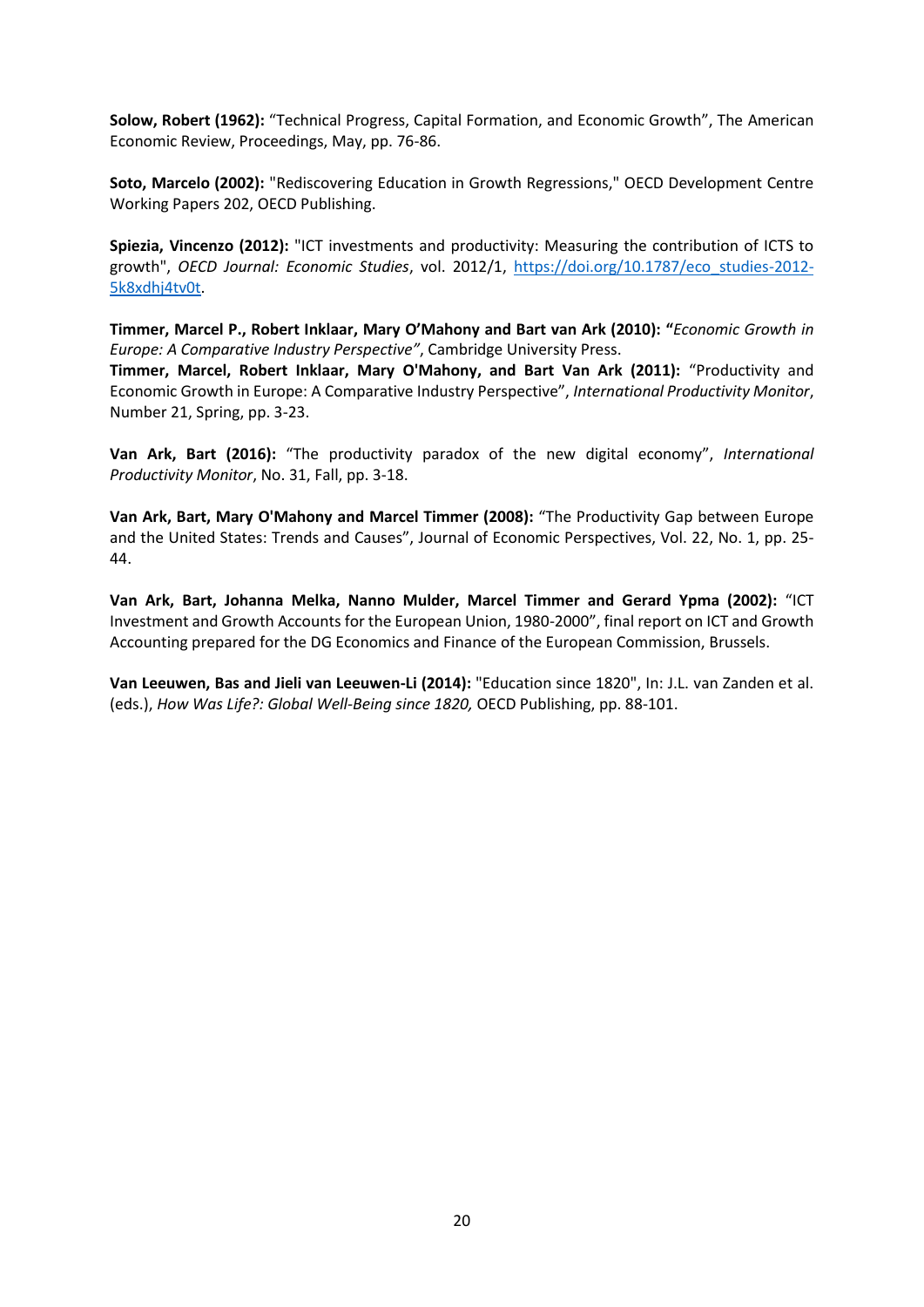## **Appendix**

**Results of growth accounting decomposition for some countries and the Euro Area<sup>12</sup> GDP growth (in %) and contributions (in pp)**

| GDP growth (in %) and contributions (in pp)                 | Period 1     | Period 2     | Period 3     | Period 4     | Period 5     |
|-------------------------------------------------------------|--------------|--------------|--------------|--------------|--------------|
| <b>United States</b>                                        | 1975<br>1960 | 1995<br>1975 | 1995<br>2005 | 2019<br>2005 | 2019<br>1960 |
| GDP (1)                                                     | 3,66         | 3,16         | 3,39         | 1,76         | 2,99         |
| Hours (2)                                                   | 1,38         | 1,88         | 1,01         | 0,71         | 1,33         |
| Productivity $(3) = (1)-(2)$                                | 2,28         | 1,29         | 2,38         | 1,05         | 1,67         |
| Capital deepening (4)                                       | 0,67         | 0,25         | 0,58         | 0,40         | 0,45         |
| ICT capital total $(5) = (6)+(7)+(8)$                       | 0,11         | 0,27         | 0,43         | 0,20         | 0,24         |
| Hardware (6)                                                | 0,06         | 0,15         | 0,21         | 0,05         | 0,11         |
| Software and databases (7)                                  | 0,03         | 0,09         | 0,14         | 0,11         | 0,09         |
| Telecommunication egpt (8)                                  | 0,03         | 0,04         | 0,07         | 0,04         | 0,04         |
| Robots (9)                                                  | 0,00         | 0,01         | 0,03         | 0,03         | 0,02         |
| Non ICT capital and non robots capital $(10) = (4)-(5)-(9)$ | 0,55         | $-0,03$      | 0,13         | 0,16         | 0,19         |
| TFP $(11) = (3)-(4)$                                        | 1,61         | 1,03         | 1,79         | 0,65         | 1,22         |
| Education (12)                                              | 0,45         | 0,27         | 0,20         | 0,17         | 0,28         |
| Robotisation (13)                                           | 0,01         | 0,03         | 0,08         | 0,10         | 0,05         |
| Residual (14) = (11)-(12)-(13)                              | 1,15         | 0,73         | 1,51         | 0,38         | 0,89         |

# **Table A1 – United States**

#### **Table A2 - Euro Area**

| GDP growth (in %) and contributions (in pp)                 | Period 1     | <b>Period 2</b> | <b>Period 3</b> | Period 4     | <b>Period 5</b> |
|-------------------------------------------------------------|--------------|-----------------|-----------------|--------------|-----------------|
| <b>ZONE EURO 2</b>                                          | 1975<br>1960 | 1995<br>1975    | 2005<br>1995    | 2019<br>2005 | 2019<br>1960    |
| GDP (1)                                                     | 4.60         | 2,44            | 2,12            | 1,09         | 2,61            |
| Hours (2)                                                   | $-0,71$      | $-0,22$         | 0,93            | 0,37         | $-0.01$         |
| Productivity $(3) = (1) - (2)$                              | 5,31         | 2,66            | 1,19            | 0,72         | 2,63            |
| Capital deepening (4)                                       | 2,03         | 0,97            | 0,43            | 0,42         | 1,02            |
| ICT capital total $(5) = (6)+(7)+(8)$                       | 0,17         | 0,23            | 0,24            | 0,14         | 0,19            |
| Hardware (6)                                                | 0,11         | 0,12            | 0,11            | 0,03         | 0,09            |
| Software and databases (7)                                  | 0,03         | 0,09            | 0,10            | 0,09         | 0,08            |
| Telecommunication egpt (8)                                  | 0,03         | 0,02            | 0,03            | 0,02         | 0,03            |
| Robots (9)                                                  | 0,00         | 0,03            | 0,08            | 0,05         | 0,04            |
| Non ICT capital and non robots capital $(10) = (4)-(5)-(9)$ | 1,86         | 0,71            | 0,11            | 0,24         | 0,79            |
| TFP $(11) = (3)-(4)$                                        | 3,28         | 1,69            | 0,77            | 0,30         | 1,61            |
| Education (12)                                              | 0,59         | 0,38            | 0,21            | 0,31         | 0,39            |
| <b>Robotisation (13)</b>                                    | 0,01         | 0,08            | 0,24            | 0,15         | 0,12            |
| Residual (14) = (11)-(12)-(13)                              | 2,68         | 1,23            | 0,32            | $-0,16$      | 1,10            |

## **Table A3 – United Kingdom**

| GDP growth (in %) and contributions (in pp)                 | Period 1     | <b>Period 2</b> | Period 3     | Period 4     | <b>Period 5</b> |
|-------------------------------------------------------------|--------------|-----------------|--------------|--------------|-----------------|
| <b>United Kingdom</b>                                       | 1975<br>1960 | 1995<br>1975    | 2005<br>1995 | 2019<br>2005 | 2019<br>1960    |
| GDP (1)                                                     | 2,35         | 2,28            | 3,05         | 1,36         | 2,21            |
| Hours (2)                                                   | $-0,70$      | $-0,23$         | 0,89         | 0,91         | 0,11            |
| Productivity $(3) = (1)-(2)$                                | 3,04         | 2,52            | 2,16         | 0,45         | 2,10            |
| Capital deepening (4)                                       | 1,69         | 0,79            | 0,41         | 0,32         | 0,84            |
| ICT capital total $(5) = (6)+(7)+(8)$                       | 0,11         | 0,24            | 0,35         | 0,08         | 0,19            |
| Hardware (6)                                                | 0,07         | 0,09            | 0,22         | 0,03         | 0,09            |
| Software and databases (7)                                  | 0,03         | 0,14            | 0,08         | 0,04         | 0,08            |
| Telecommunication egpt (8)                                  | 0,00         | 0,01            | 0,05         | 0,01         | 0,01            |
| Robots (9)                                                  | 0,00         | 0,01            | 0,01         | 0,01         | 0,01            |
| Non ICT capital and non robots capital $(10) = (4)-(5)-(9)$ | 1,58         | 0,54            | 0,05         | 0,23         | 0,65            |
| TFP $(11) = (3)-(4)$                                        | 1,35         | 1,72            | 1,75         | 0,13         | 1,26            |
| Education (12)                                              | 0,76         | 0,42            | 0,06         | 0,10         | 0,37            |
| <b>Robotisation (13)</b>                                    | 0,00         | 0,03            | 0,04         | 0,02         | 0,02            |
| Residual (14) = (11)-(12)-(13)                              | 0,58         | 1,27            | 1,65         | 0,02         | 0,86            |

<sup>&</sup>lt;sup>12</sup> Same tables concerning other countries of our dataset are available upon request from the authors.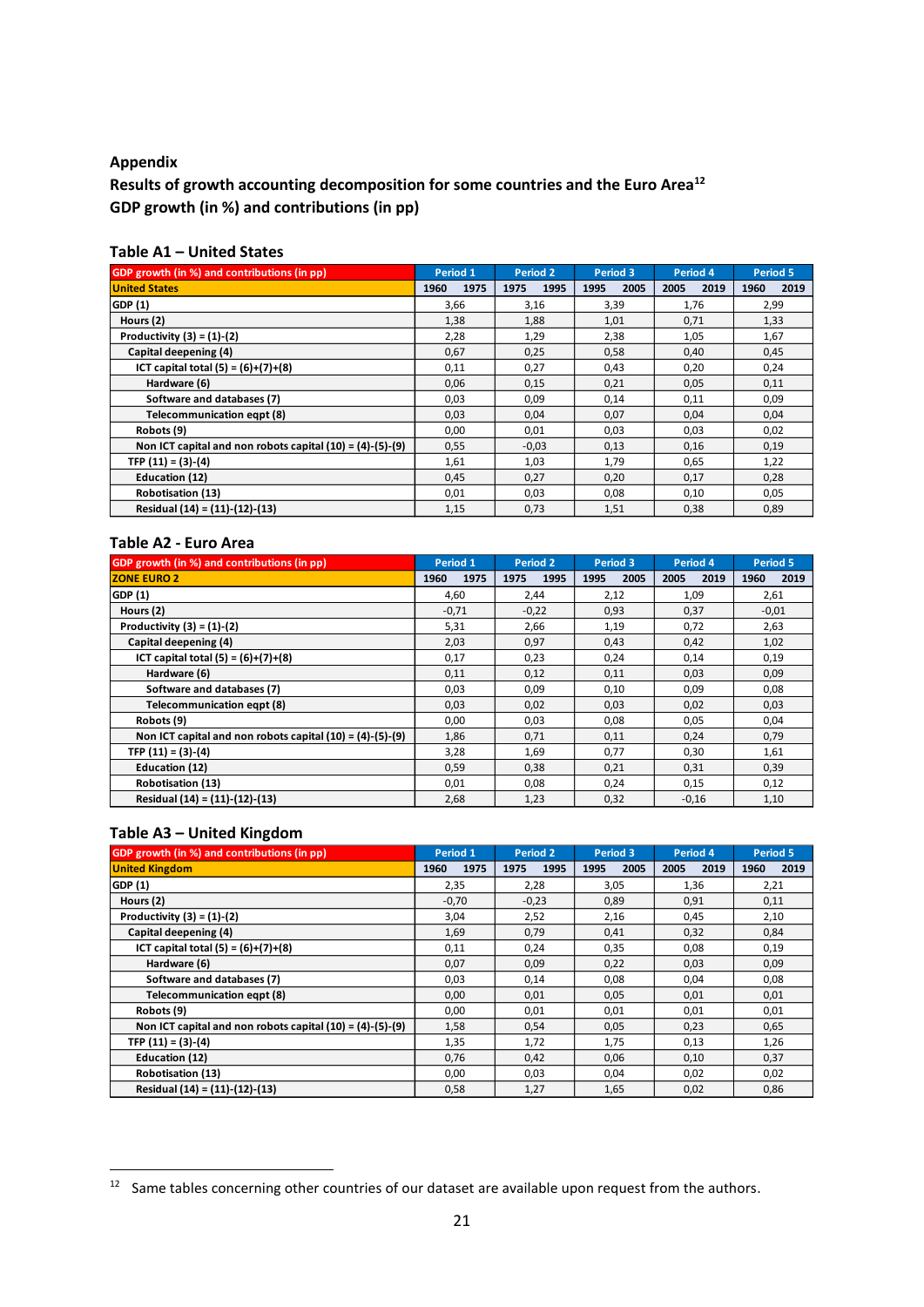#### **Table A4 - Japan**

| GDP growth (in %) and contributions (in pp)                 | Period 1     | <b>Period 2</b> | Period 3     | Period 4     | <b>Period 5</b> |
|-------------------------------------------------------------|--------------|-----------------|--------------|--------------|-----------------|
| <b>Japan</b>                                                | 1960<br>1975 | 1995<br>1975    | 2005<br>1995 | 2019<br>2005 | 1960<br>2019    |
| GDP (1)                                                     | 7,90         | 3,70            | 1,13         | 0,65         | 3,61            |
| Hours (2)                                                   | 0,57         | 0,49            | $-0,75$      | $-0,14$      | 0,15            |
| Productivity $(3) = (1) - (2)$                              | 7,33         | 3,21            | 1,89         | 0,79         | 3,46            |
| Capital deepening (4)                                       | 3,40         | 1,58            | 1,92         | 0,42         | 1,82            |
| ICT capital total $(5) = (6)+(7)+(8)$                       | 0,22         | 0,39            | 0,47         | 0,16         | 0,30            |
| Hardware (6)                                                | 0,15         | 0,23            | 0,23         | 0,03         | 0,16            |
| Software and databases (7)                                  | 0,01         | 0,09            | 0,17         | 0,10         | 0,09            |
| Telecommunication egpt (8)                                  | 0,06         | 0,07            | 0,06         | 0,03         | 0,06            |
| Robots (9)                                                  | 0,01         | 0,21            | 0,01         | $-0.02$      | 0,06            |
| Non ICT capital and non robots capital $(10) = (4)-(5)-(9)$ | 3,17         | 0,98            | 1,44         | 0,28         | 1,46            |
| TFP $(11) = (3)-(4)$                                        | 3,92         | 1,64            | $-0.03$      | 0,37         | 1,64            |
| Education (12)                                              | 0,42         | 0,32            | 0,37         | 0,22         | 0,33            |
| <b>Robotisation (13)</b>                                    | 0,04         | 0,66            | 0,02         | $-0.06$      | 0,20            |
| Residual (14) = (11)-(12)-(13)                              | 3,47         | 0,66            | $-0.43$      | 0,22         | 1,11            |

## **Table A5 - Canada**

| GDP growth (in %) and contributions (in pp)                 | Period 1     | Period 2     | Period 3     | Period 4     | Period 5     |
|-------------------------------------------------------------|--------------|--------------|--------------|--------------|--------------|
| <b>Canada</b>                                               | 1975<br>1960 | 1995<br>1975 | 2005<br>1995 | 2019<br>2005 | 2019<br>1960 |
| GDP (1)                                                     | 4,66         | 2,67         | 3,24         | 1,75         | 3,05         |
| Hours (2)                                                   | 2,24         | 1,53         | 1,68         | 0,86         | 1,58         |
| Productivity $(3) = (1)-(2)$                                | 2,42         | 1,14         | 1,56         | 0,89         | 1,48         |
| Capital deepening (4)                                       | 0,74         | 0,79         | 0,35         | 0,66         | 0,67         |
| ICT capital total $(5) = (6)+(7)+(8)$                       | 0,15         | 0,23         | 0,34         | 0,13         | 0,20         |
| Hardware (6)                                                | 0,11         | 0,13         | 0,20         | 0,04         | 0,12         |
| Software and databases (7)                                  | 0,01         | 0,07         | 0,09         | 0,07         | 0,06         |
| Telecommunication egpt (8)                                  | 0,03         | 0,03         | 0,05         | 0,02         | 0,03         |
| Robots (9)                                                  | 0,00         | 0,00         | 0,00         | 0,06         | 0,02         |
| Non ICT capital and non robots capital $(10) = (4)-(5)-(9)$ | 0,59         | 0,56         | 0,01         | 0,47         | 0,45         |
| TFP $(11) = (3)-(4)$                                        | 1,67         | 0,35         | 1,20         | 0,23         | 0,80         |
| Education (12)                                              | 0,57         | 0,40         | 0,23         | 0,18         | 0,36         |
| <b>Robotisation (13)</b>                                    | 0,00         | 0,00         | 0,01         | 0,18         | 0,05         |
| Residual (14) = (11)-(12)-(13)                              | 1,11         | $-0.06$      | 0,96         | $-0,14$      | 0,39         |

## **Table A6 - Germany**

| GDP growth (in %) and contributions (in pp)                 | Period 1     | <b>Period 2</b> | Period 3     | Period 4     | Period 5     |
|-------------------------------------------------------------|--------------|-----------------|--------------|--------------|--------------|
| Germany                                                     | 1975<br>1960 | 1995<br>1975    | 2005<br>1995 | 2019<br>2005 | 2019<br>1960 |
| GDP (1)                                                     | 3,68         | 2,47            | 1,20         | 1,52         | 2,33         |
| Hours (2)                                                   | $-1,41$      | $-0,42$         | $-0,67$      | 0,86         | $-0.41$      |
| Productivity $(3) = (1) - (2)$                              | 5,09         | 2,89            | 1,87         | 0,65         | 2,74         |
| Capital deepening (4)                                       | 2,16         | 0,96            | 0.80         | 0,23         | 1,07         |
| ICT capital total $(5) = (6)+(7)+(8)$                       | 0,19         | 0,24            | 0,26         | 0,07         | 0,19         |
| Hardware (6)                                                | 0,13         | 0,15            | 0,14         | 0,02         | 0,11         |
| Software and databases (7)                                  | 0,02         | 0,06            | 0,07         | 0,04         | 0,04         |
| Telecommunication egpt (8)                                  | 0,04         | 0,03            | 0,05         | 0,01         | 0,03         |
| Robots (9)                                                  | 0,01         | 0,05            | 0,17         | 0,10         | 0,08         |
| Non ICT capital and non robots capital $(10) = (4)-(5)-(9)$ | 1,97         | 0,68            | 0,37         | 0,05         | 0,80         |
| TFP $(11) = (3)-(4)$                                        | 2,93         | 1,93            | 1,06         | 0,42         | 1,68         |
| Education (12)                                              | 0,69         | 0,20            | 0,03         | 0,01         | 0,25         |
| <b>Robotisation (13)</b>                                    | 0,02         | 0,15            | 0,53         | 0,32         | 0,24         |
| Residual (14) = (11)-(12)-(13)                              | 2,22         | 1,58            | 0,50         | 0,09         | 1,19         |